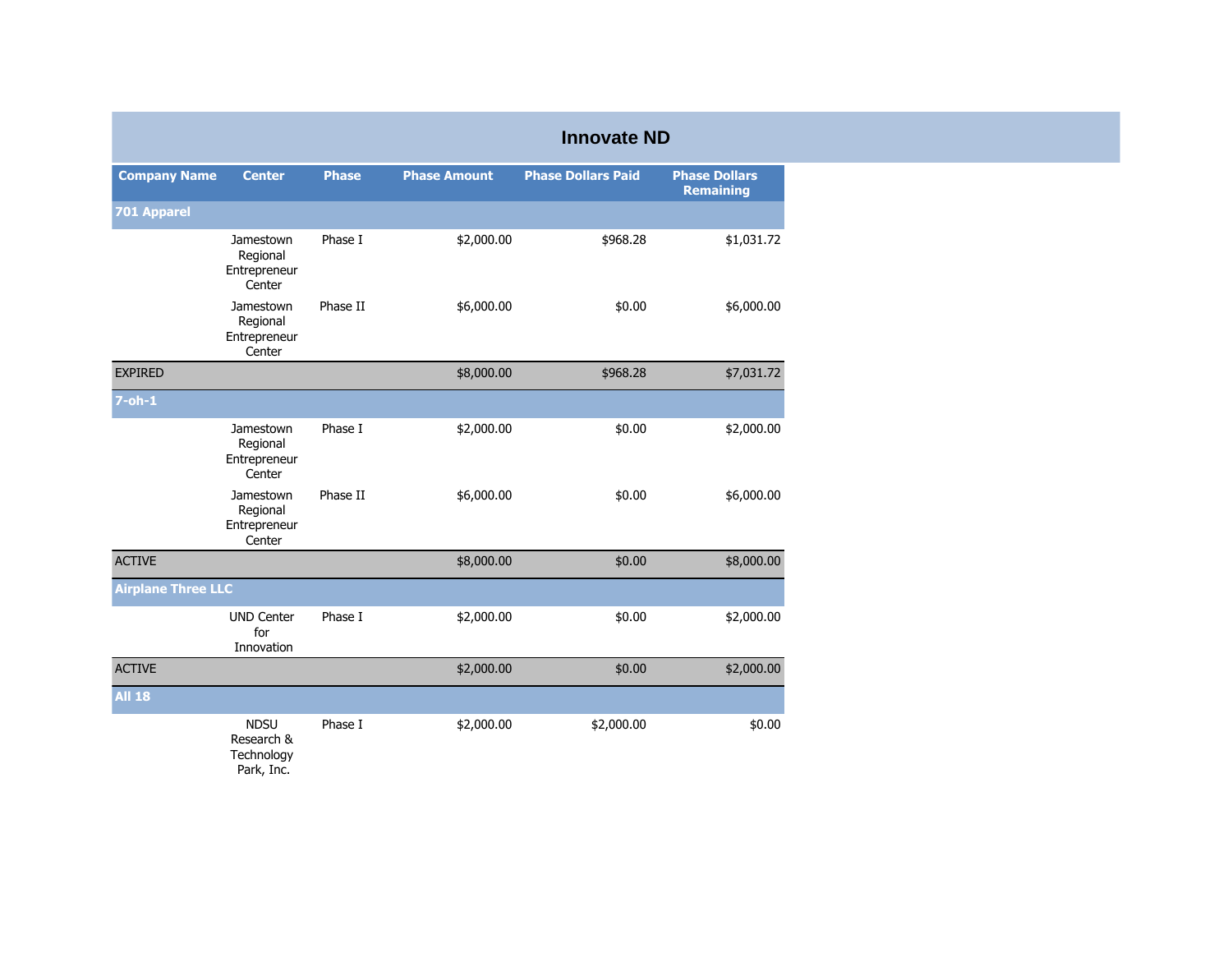| <b>Innovate ND</b>                                                                                            |
|---------------------------------------------------------------------------------------------------------------|
| <b>NDSU</b><br>Phase II<br>\$6,000.00<br>\$6,000.00<br>\$0.00<br>Research &<br>Technology<br>Park, Inc.       |
| <b>NDSU</b><br>Phase III<br>\$12,000.00<br>\$6,700.00<br>\$5,300.00<br>Research &<br>Technology<br>Park, Inc. |
| <b>ACTIVE</b><br>\$5,300.00<br>\$20,000.00<br>\$14,700.00                                                     |
| <b>AnalyzeCeph, LLC</b>                                                                                       |
| <b>NDSU</b><br>Phase I<br>\$2,000.00<br>\$0.00<br>\$2,000.00<br>Research &<br>Technology<br>Park, Inc.        |
| <b>NDSU</b><br>Phase II<br>\$6,000.00<br>\$6,000.00<br>\$0.00<br>Research &<br>Technology<br>Park, Inc.       |
| <b>ACTIVE</b><br>\$8,000.00<br>\$8,000.00<br>\$0.00                                                           |
| <b>Athena Ltd</b>                                                                                             |
| <b>UND Center</b><br>Phase I<br>\$2,000.00<br>\$1,999.30<br>\$0.70<br>for<br>Innovation                       |
| Phase II<br><b>UND Center</b><br>\$6,000.00<br>\$4,270.37<br>\$1,729.63<br>for<br>Innovation                  |
| <b>ACTIVE</b><br>\$1,730.33<br>\$8,000.00<br>\$6,269.67                                                       |
| <b>Atlantic Drone Pros, LLC</b>                                                                               |
| <b>UND Center</b><br>Phase I<br>\$2,000.00<br>\$0.00<br>\$2,000.00                                            |
| for<br>Innovation                                                                                             |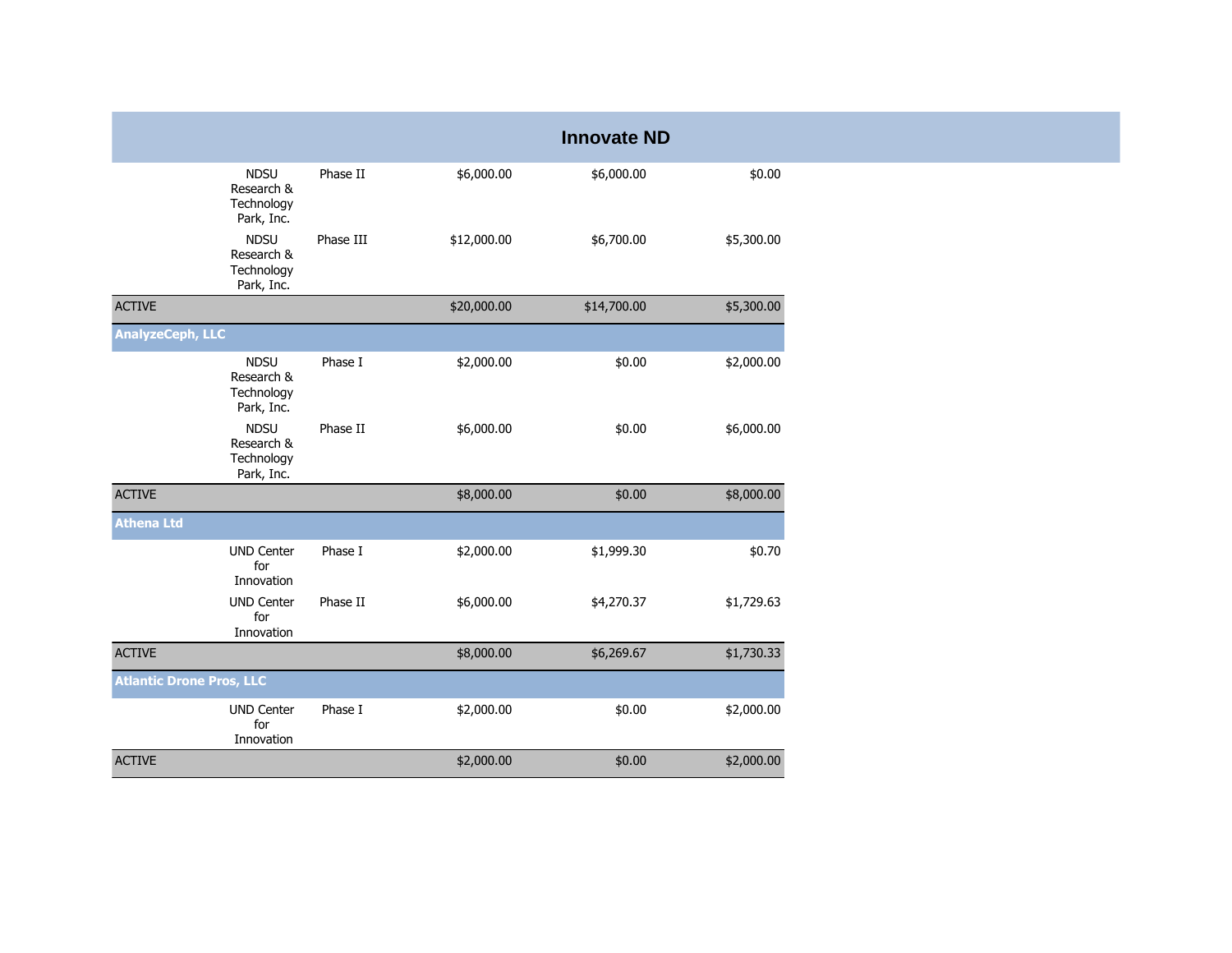|                            |                                                                                      |         |            | <b>Innovate ND</b> |            |
|----------------------------|--------------------------------------------------------------------------------------|---------|------------|--------------------|------------|
| <b>Aura Air</b>            |                                                                                      |         |            |                    |            |
|                            | <b>NDSU</b><br>Research &<br>Technology<br>Park, Inc.                                | Phase I | \$2,000.00 | \$0.00             | \$2,000.00 |
| <b>EXPIRED</b>             |                                                                                      |         | \$2,000.00 | \$0.00             | \$2,000.00 |
|                            | <b>Avery Financial Management LLC</b>                                                |         |            |                    |            |
|                            | Center for<br>Technology<br>and<br>Business,<br>Women's<br><b>Business</b><br>Center | Phase I | \$2,000.00 | \$2,000.00         | \$0.00     |
| <b>ACTIVE</b>              |                                                                                      |         | \$2,000.00 | \$2,000.00         | \$0.00     |
| <b>Aviary Ring Company</b> |                                                                                      |         |            |                    |            |
|                            | Center for<br>Technology<br>and<br>Business,<br>Women's<br><b>Business</b><br>Center | Phase I | \$2,000.00 | \$2,000.00         | \$0.00     |
| <b>ACTIVE</b>              |                                                                                      |         | \$2,000.00 | \$2,000.00         | \$0.00     |
| <b>Back When Foods Inc</b> |                                                                                      |         |            |                    |            |
|                            | <b>UND Center</b><br>for<br>Innovation                                               | Phase I | \$2,000.00 | \$2,000.00         | \$0.00     |
| <b>ACTIVE</b>              |                                                                                      |         | \$2,000.00 | \$2,000.00         | \$0.00     |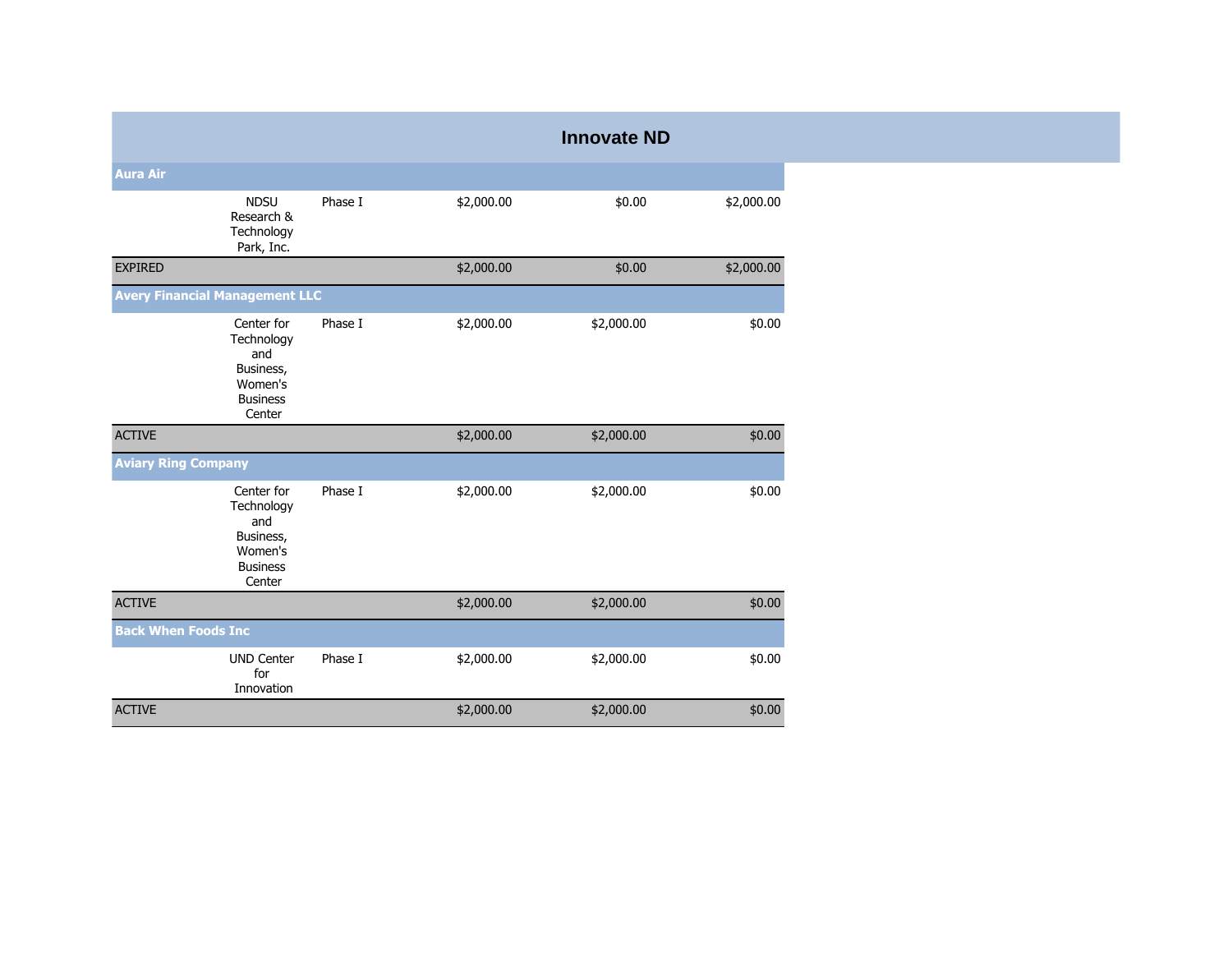|                         |                                                       |           |             | <b>Innovate ND</b> |             |
|-------------------------|-------------------------------------------------------|-----------|-------------|--------------------|-------------|
| <b>Barginns</b>         |                                                       |           |             |                    |             |
|                         | <b>NDSU</b><br>Research &<br>Technology<br>Park, Inc. | Phase I   | \$2,000.00  | \$2,000.00         | \$0.00      |
|                         | <b>NDSU</b><br>Research &<br>Technology<br>Park, Inc. | Phase II  | \$6,000.00  | \$6,000.00         | \$0.00      |
|                         | <b>NDSU</b><br>Research &<br>Technology<br>Park, Inc. | Phase III | \$12,000.00 | \$0.00             | \$12,000.00 |
| <b>ACTIVE</b>           |                                                       |           | \$20,000.00 | \$8,000.00         | \$12,000.00 |
| <b>Be More Colorful</b> |                                                       |           |             |                    |             |
|                         | <b>NDSU</b><br>Research &<br>Technology<br>Park, Inc. | Phase I   | \$2,000.00  | \$2,000.00         | \$0.00      |
|                         | <b>NDSU</b><br>Research &<br>Technology<br>Park, Inc. | Phase II  | \$6,000.00  | \$6,000.00         | \$0.00      |
|                         | <b>NDSU</b><br>Research &<br>Technology<br>Park, Inc. | Phase III | \$12,000.00 | \$12,000.00        | \$0.00      |
|                         | <b>NDSU</b><br>Research &<br>Technology<br>Park, Inc. | Phase IV  | \$20,000.00 | \$20,000.00        | \$0.00      |
| <b>GRADUATED</b>        |                                                       |           | \$40,000.00 | \$40,000.00        | \$0.00      |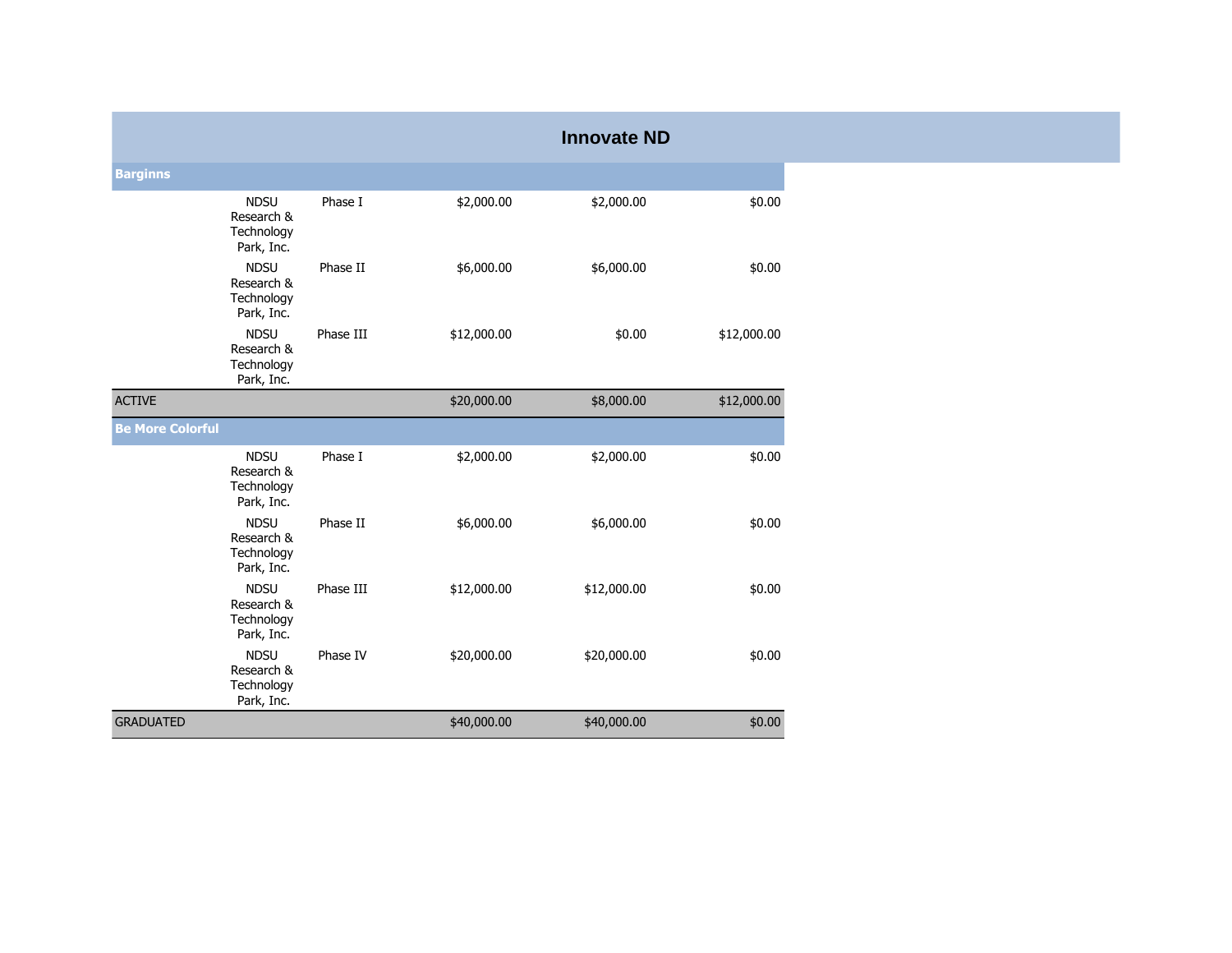|                                     |                                                                                      |           |             | <b>Innovate ND</b> |             |
|-------------------------------------|--------------------------------------------------------------------------------------|-----------|-------------|--------------------|-------------|
| <b>Betcha 5</b>                     |                                                                                      |           |             |                    |             |
|                                     | Center for<br>Technology<br>and<br>Business,<br>Women's<br><b>Business</b><br>Center | Phase I   | \$2,000.00  | \$0.00             | \$2,000.00  |
| <b>ACTIVE</b>                       |                                                                                      |           | \$2,000.00  | \$0.00             | \$2,000.00  |
| <b>Blooming Baby Ultrasound LLC</b> |                                                                                      |           |             |                    |             |
|                                     | <b>NDSU</b><br>Research &<br>Technology<br>Park, Inc.                                | Phase I   | \$2,000.00  | \$2,000.00         | \$0.00      |
|                                     | <b>NDSU</b><br>Research &<br>Technology<br>Park, Inc.                                | Phase II  | \$6,000.00  | \$2,946.77         | \$3,053.23  |
|                                     | <b>NDSU</b><br>Research &<br>Technology<br>Park, Inc.                                | Phase III | \$12,000.00 | \$0.00             | \$12,000.00 |
| <b>ACTIVE</b>                       |                                                                                      |           | \$20,000.00 | \$4,946.77         | \$15,053.23 |
| <b>Bouquet Holdings LLC</b>         |                                                                                      |           |             |                    |             |
|                                     | <b>NDSU</b><br>Research &<br>Technology<br>Park, Inc.                                | Phase I   | \$2,000.00  | \$2,000.00         | \$0.00      |
|                                     | <b>NDSU</b><br>Research &<br>Technology<br>Park, Inc.                                | Phase II  | \$6,000.00  | \$6,000.00         | \$0.00      |
|                                     | <b>NDSU</b><br>Research &<br>Technology<br>Park, Inc.                                | Phase III | \$12,000.00 | \$12,000.00        | \$0.00      |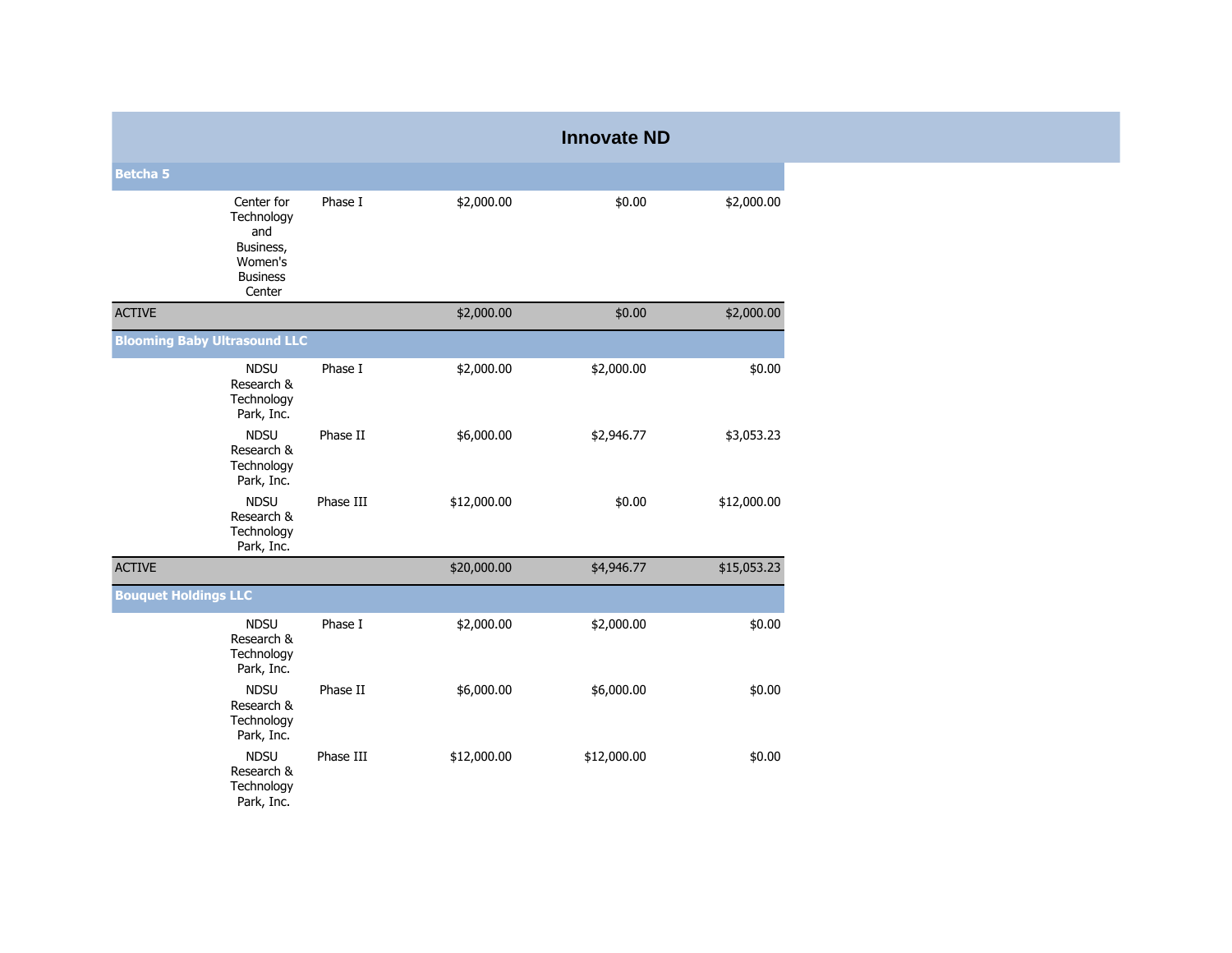|                               |                                                       |           |             | <b>Innovate ND</b> |             |
|-------------------------------|-------------------------------------------------------|-----------|-------------|--------------------|-------------|
|                               | <b>NDSU</b><br>Research &<br>Technology<br>Park, Inc. | Phase IV  | \$20,000.00 | \$10,000.00        | \$10,000.00 |
| <b>ACTIVE</b>                 |                                                       |           | \$40,000.00 | \$30,000.00        | \$10,000.00 |
| <b>Brilliant Software Inc</b> |                                                       |           |             |                    |             |
|                               | <b>NDSU</b><br>Research &<br>Technology<br>Park, Inc. | Phase I   | \$2,000.00  | \$2,000.00         | \$0.00      |
|                               | <b>NDSU</b><br>Research &<br>Technology<br>Park, Inc. | Phase II  | \$6,000.00  | \$6,000.00         | \$0.00      |
|                               | <b>NDSU</b><br>Research &<br>Technology<br>Park, Inc. | Phase III | \$12,000.00 | \$12,000.00        | \$0.00      |
|                               | <b>NDSU</b><br>Research &<br>Technology<br>Park, Inc. | Phase IV  | \$20,000.00 | \$20,000.00        | \$0.00      |
| <b>GRADUATED</b>              |                                                       |           | \$40,000.00 | \$40,000.00        | \$0.00      |
| <b>Brockopp Brewing LLC</b>   |                                                       |           |             |                    |             |
|                               | Jamestown<br>Regional<br>Entrepreneur<br>Center       | Phase I   | \$2,000.00  | \$2,000.00         | \$0.00      |
|                               | Jamestown<br>Regional<br>Entrepreneur<br>Center       | Phase II  | \$6,000.00  | \$110.85           | \$5,889.15  |
| <b>EXPIRED</b>                |                                                       |           | \$8,000.00  | \$2,110.85         | \$5,889.15  |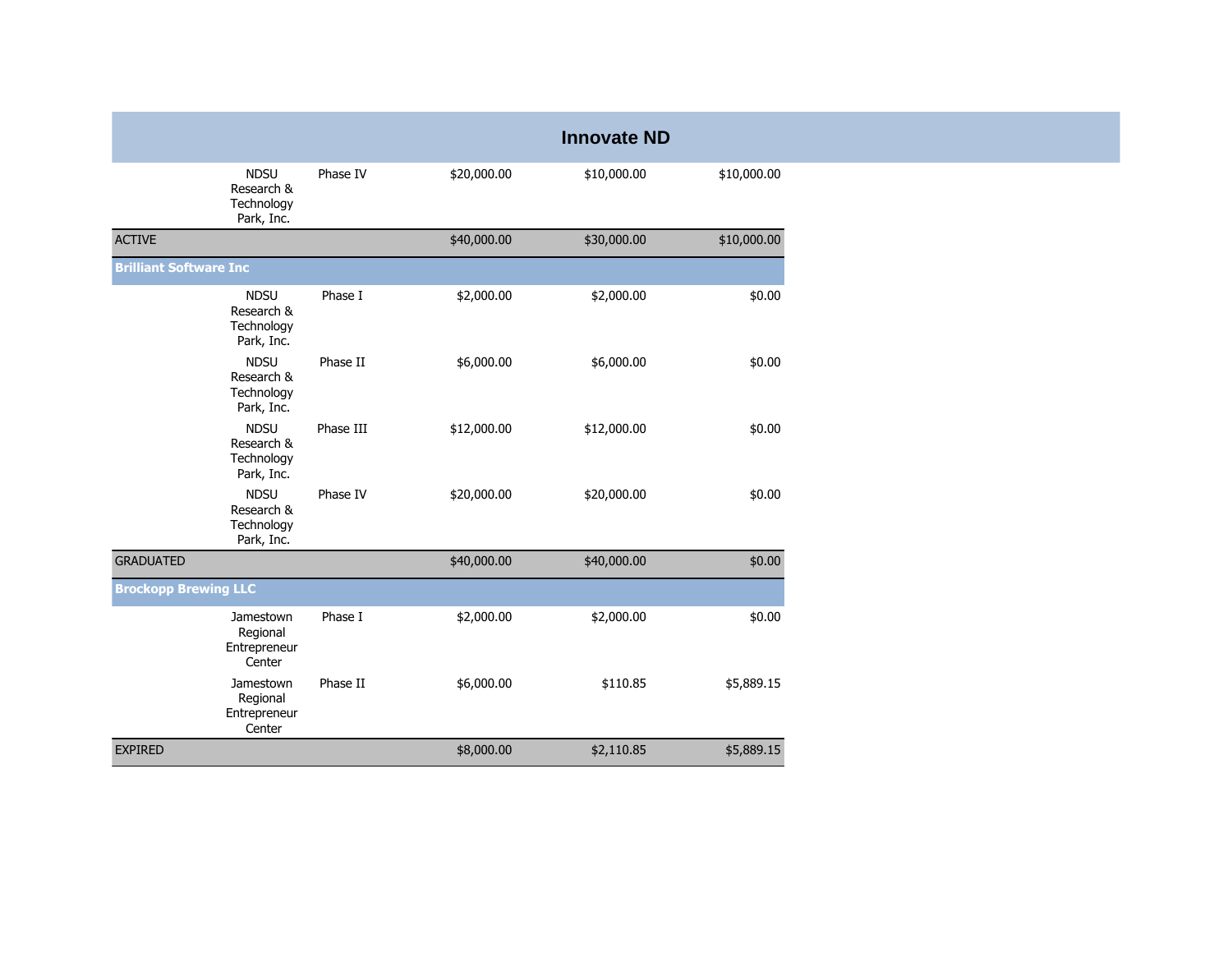|                                   |                                                                                      |           |             | <b>Innovate ND</b> |            |
|-----------------------------------|--------------------------------------------------------------------------------------|-----------|-------------|--------------------|------------|
| <b>Citadel Strategic Services</b> |                                                                                      |           |             |                    |            |
|                                   | Center for<br>Technology<br>and<br>Business,<br>Women's<br><b>Business</b><br>Center | Phase I   | \$2,000.00  | \$2,000.00         | \$0.00     |
|                                   | Center for<br>Technology<br>and<br>Business,<br>Women's<br><b>Business</b><br>Center | Phase II  | \$6,000.00  | \$4,092.37         | \$1,907.63 |
| <b>ACTIVE</b>                     |                                                                                      |           | \$8,000.00  | \$6,092.37         | \$1,907.63 |
| <b>Codelation</b>                 |                                                                                      |           |             |                    |            |
|                                   | <b>NDSU</b><br>Research &<br>Technology<br>Park, Inc.                                | Phase I   | \$2,000.00  | \$2,000.00         | \$0.00     |
|                                   | <b>NDSU</b><br>Research &<br>Technology<br>Park, Inc.                                | Phase II  | \$6,000.00  | \$6,000.00         | \$0.00     |
|                                   | <b>NDSU</b><br>Research &<br>Technology<br>Park, Inc.                                | Phase III | \$12,000.00 | \$12,000.00        | \$0.00     |
|                                   | <b>NDSU</b><br>Research &<br>Technology<br>Park, Inc.                                | Phase IV  | \$20,000.00 | \$20,000.00        | \$0.00     |
| <b>GRADUATED</b>                  |                                                                                      |           | \$40,000.00 | \$40,000.00        | \$0.00     |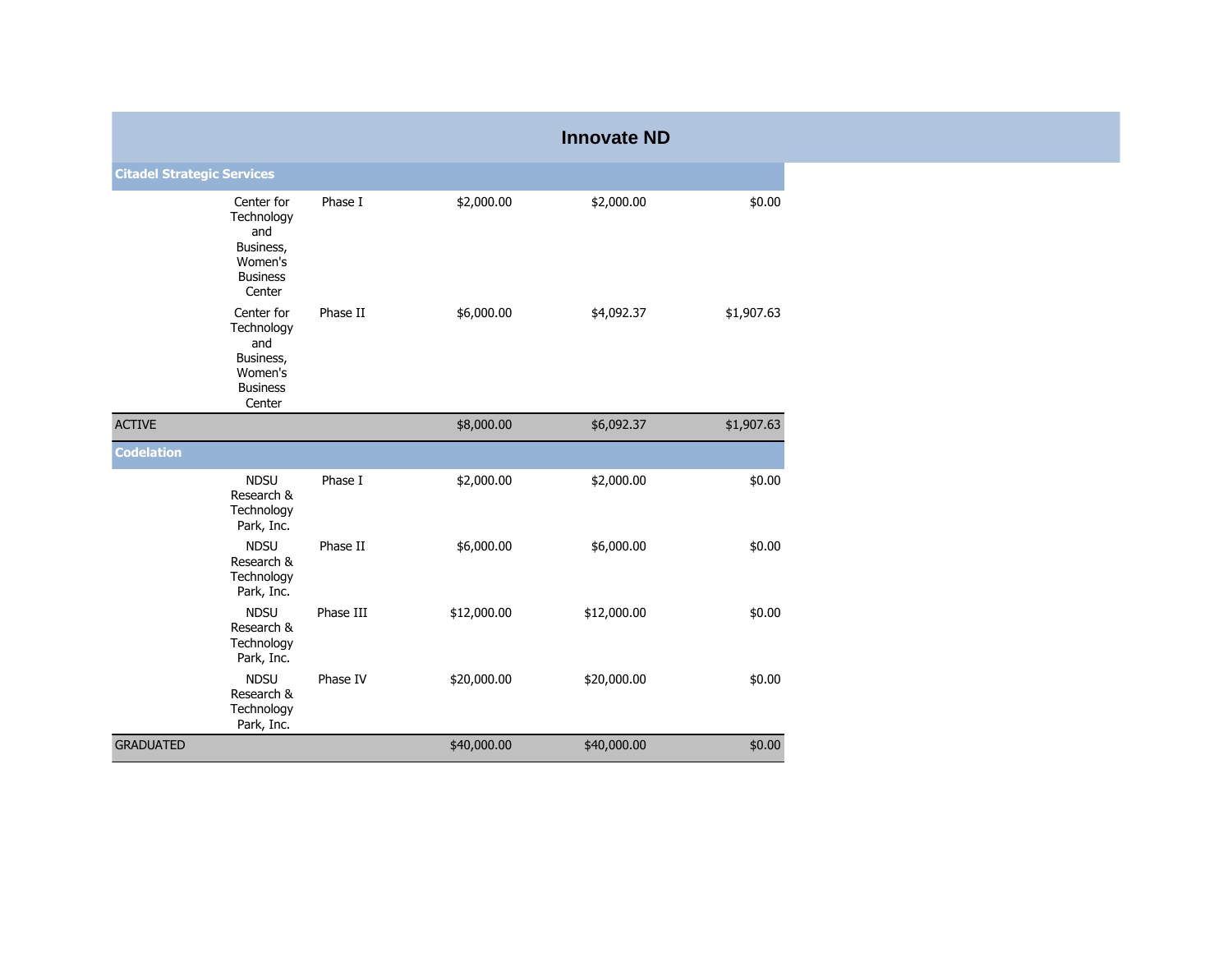|                                      |                                                       |           |             | <b>Innovate ND</b> |            |
|--------------------------------------|-------------------------------------------------------|-----------|-------------|--------------------|------------|
| <b>ConnectLabs</b>                   |                                                       |           |             |                    |            |
|                                      | <b>NDSU</b><br>Research &<br>Technology<br>Park, Inc. | Phase I   | \$2,000.00  | \$2,000.00         | \$0.00     |
|                                      | <b>NDSU</b><br>Research &<br>Technology<br>Park, Inc. | Phase II  | \$6,000.00  | \$6,000.00         | \$0.00     |
|                                      | <b>NDSU</b><br>Research &<br>Technology<br>Park, Inc. | Phase III | \$12,000.00 | \$12,000.00        | \$0.00     |
| <b>ACTIVE</b>                        |                                                       |           | \$20,000.00 | \$20,000.00        | \$0.00     |
| <b>ConnectWhere Enterprises, LLC</b> |                                                       |           |             |                    |            |
|                                      | <b>NDSU</b><br>Research &<br>Technology<br>Park, Inc. | Phase I   | \$2,000.00  | \$1,010.96         | \$989.04   |
|                                      | <b>NDSU</b><br>Research &<br>Technology<br>Park, Inc. | Phase II  | \$6,000.00  | \$0.00             | \$6,000.00 |
| <b>EXPIRED</b>                       |                                                       |           | \$8,000.00  | \$1,010.96         | \$6,989.04 |
| <b>Core Counts LLC</b>               |                                                       |           |             |                    |            |
|                                      | <b>NDSU</b><br>Research &<br>Technology<br>Park, Inc. | Phase I   | \$2,000.00  | \$0.00             | \$2,000.00 |
| <b>ACTIVE</b>                        |                                                       |           | \$2,000.00  | \$0.00             | \$2,000.00 |
| <b>Corporate Elements LLC</b>        |                                                       |           |             |                    |            |
|                                      | <b>NDSU</b><br>Research &<br>Technology<br>Park, Inc. | Phase I   | \$2,000.00  | \$2,000.00         | \$0.00     |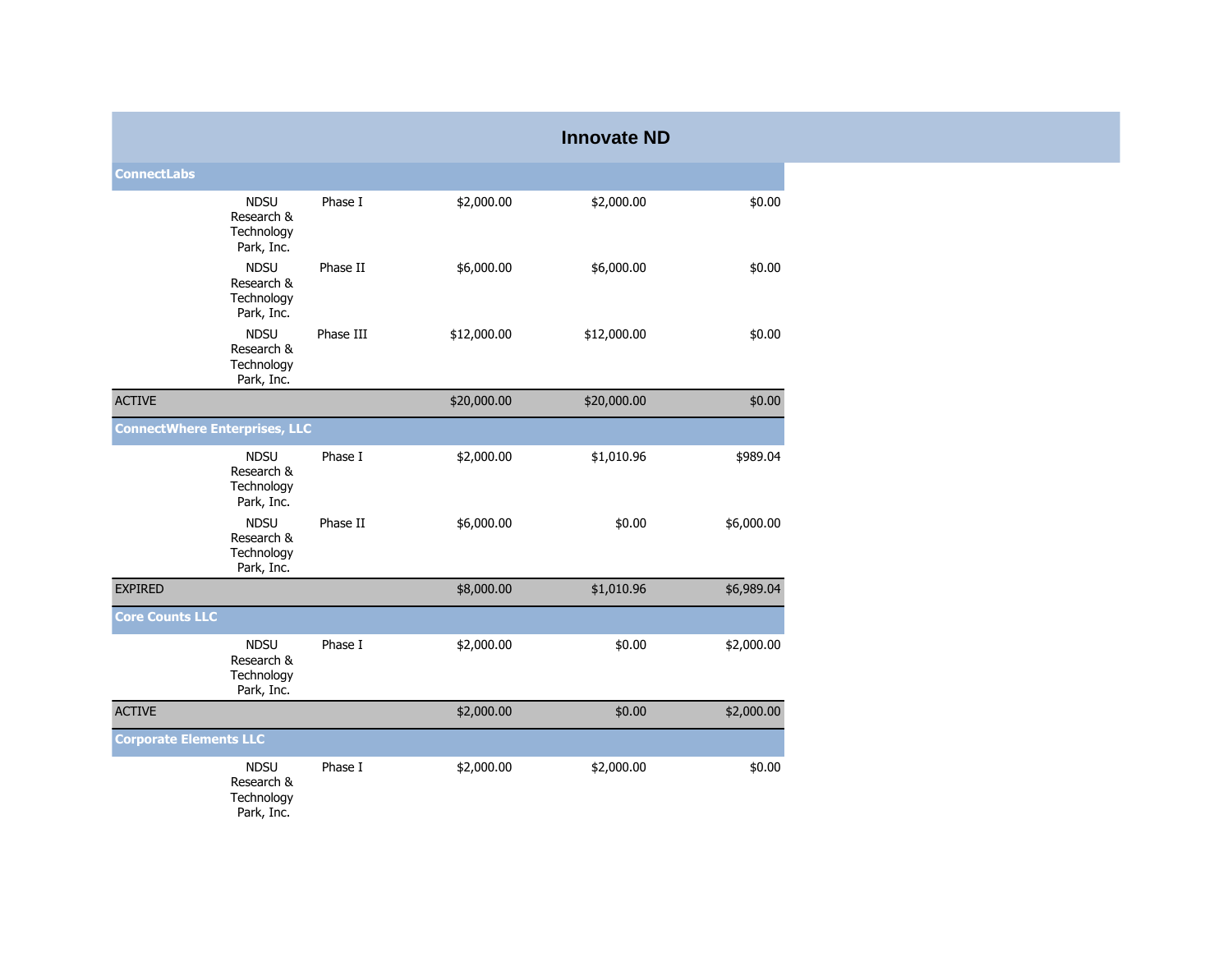|                                     |                                                                                      |           |             | <b>Innovate ND</b> |             |
|-------------------------------------|--------------------------------------------------------------------------------------|-----------|-------------|--------------------|-------------|
|                                     | <b>NDSU</b><br>Research &<br>Technology<br>Park, Inc.                                | Phase II  | \$6,000.00  | \$6,000.00         | \$0.00      |
|                                     | <b>NDSU</b><br>Research &<br>Technology<br>Park, Inc.                                | Phase III | \$12,000.00 | \$1,505.63         | \$10,494.37 |
| <b>ACTIVE</b>                       |                                                                                      |           | \$20,000.00 | \$9,505.63         | \$10,494.37 |
|                                     | <b>Cow and Company (Duchessa Gelato)</b>                                             |           |             |                    |             |
|                                     | Jamestown<br>Regional<br>Entrepreneur<br>Center                                      | Phase I   | \$2,000.00  | \$0.00             | \$2,000.00  |
| <b>EXPIRED</b>                      |                                                                                      |           | \$2,000.00  | \$0.00             | \$2,000.00  |
| <b>Dakota Don's Artisan Waffles</b> |                                                                                      |           |             |                    |             |
|                                     | <b>UND Center</b><br>for<br>Innovation                                               | Phase I   | \$2,000.00  | \$2,000.00         | \$0.00      |
|                                     | <b>UND Center</b><br>for<br>Innovation                                               | Phase II  | \$6,000.00  | \$0.00             | \$6,000.00  |
| <b>ACTIVE</b>                       |                                                                                      |           | \$8,000.00  | \$2,000.00         | \$6,000.00  |
| <b>Dakota Drywall</b>               |                                                                                      |           |             |                    |             |
|                                     | Center for<br>Technology<br>and<br>Business,<br>Women's<br><b>Business</b><br>Center | Phase I   | \$2,000.00  | \$2,000.00         | \$0.00      |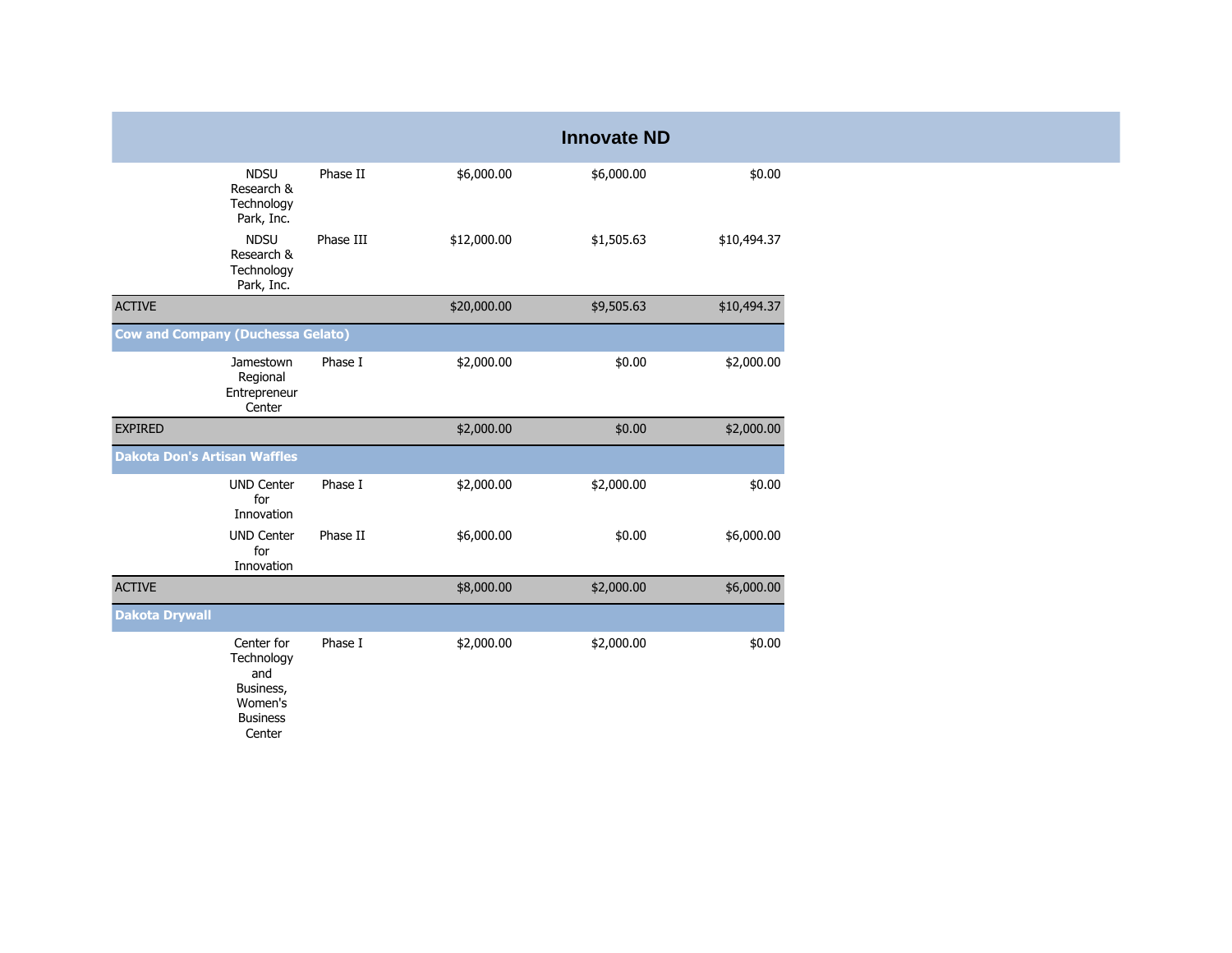|                                 |                                                                                      |           |             | <b>Innovate ND</b> |             |
|---------------------------------|--------------------------------------------------------------------------------------|-----------|-------------|--------------------|-------------|
|                                 | Center for<br>Technology<br>and<br>Business,<br>Women's<br><b>Business</b><br>Center | Phase II  | \$6,000.00  | \$972.00           | \$5,028.00  |
| <b>ACTIVE</b>                   |                                                                                      |           | \$8,000.00  | \$2,972.00         | \$5,028.00  |
| <b>Dawa Solutions Group LLC</b> |                                                                                      |           |             |                    |             |
|                                 | Center for<br>Technology<br>and<br>Business,<br>Women's<br><b>Business</b><br>Center | Phase I   | \$2,000.00  | \$0.00             | \$2,000.00  |
| <b>ACTIVE</b>                   |                                                                                      |           | \$2,000.00  | \$0.00             | \$2,000.00  |
| <b>Door Stud LLC</b>            |                                                                                      |           |             |                    |             |
|                                 | <b>NDSU</b><br>Research &<br>Technology<br>Park, Inc.                                | Phase I   | \$2,000.00  | \$0.00             | \$2,000.00  |
|                                 | <b>NDSU</b><br>Research &<br>Technology<br>Park, Inc.                                | Phase II  | \$6,000.00  | \$0.00             | \$6,000.00  |
|                                 | <b>NDSU</b><br>Research &<br>Technology<br>Park, Inc.                                | Phase III | \$12,000.00 | \$0.00             | \$12,000.00 |
| <b>ACTIVE</b>                   |                                                                                      |           | \$20,000.00 | \$0.00             | \$20,000.00 |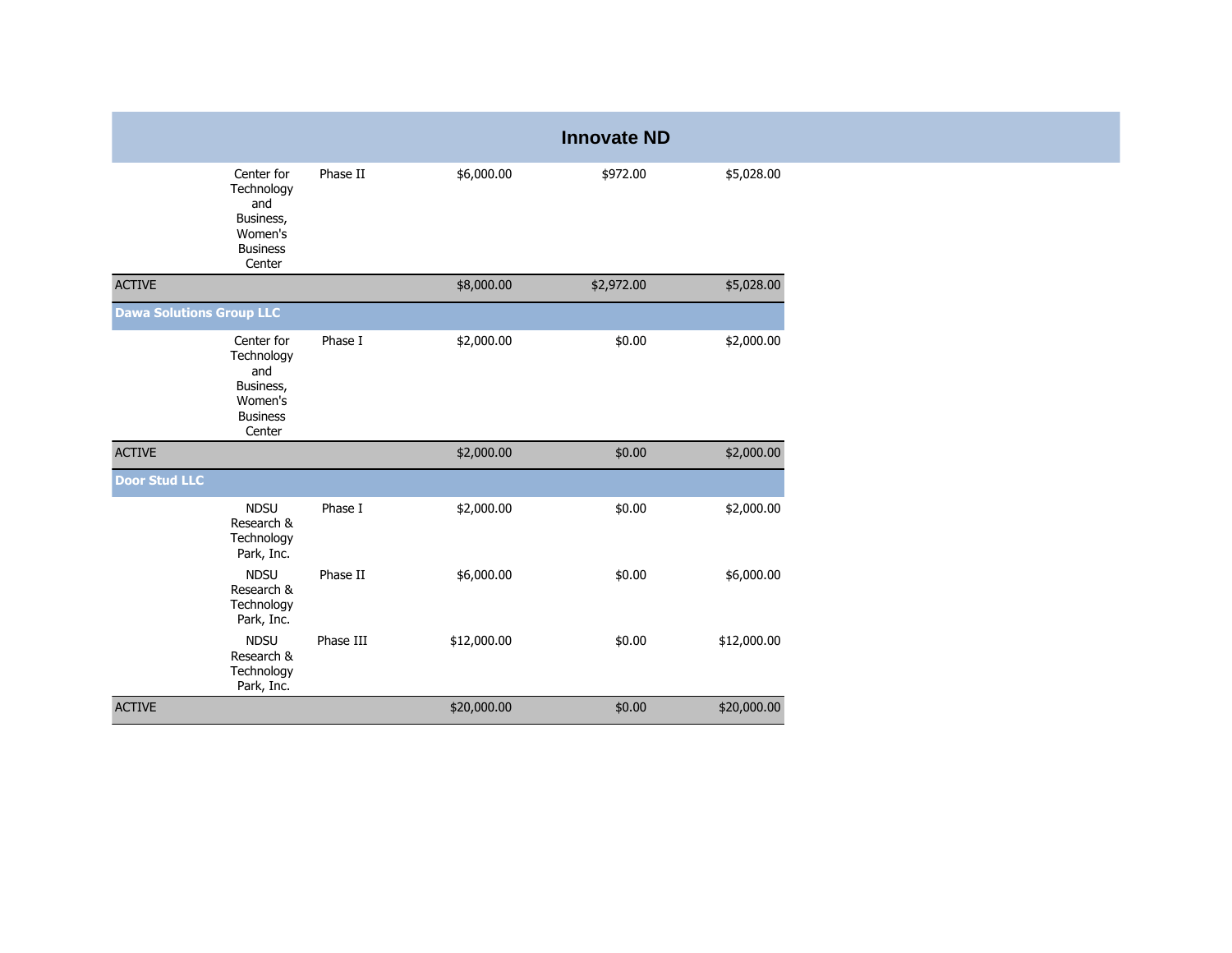|                                 |                                                                                      |          |            | <b>Innovate ND</b> |            |
|---------------------------------|--------------------------------------------------------------------------------------|----------|------------|--------------------|------------|
| <b>Dr. Tree Good</b>            |                                                                                      |          |            |                    |            |
|                                 | <b>NDSU</b><br>Research &<br>Technology<br>Park, Inc.                                | Phase I  | \$2,000.00 | \$0.00             | \$2,000.00 |
| <b>EXPIRED</b>                  |                                                                                      |          | \$2,000.00 | \$0.00             | \$2,000.00 |
| <b>Dreaming LLC</b>             |                                                                                      |          |            |                    |            |
|                                 | Center for<br>Technology<br>and<br>Business,<br>Women's<br><b>Business</b><br>Center | Phase I  | \$2,000.00 | \$1,438.77         | \$561.23   |
| <b>ACTIVE</b>                   |                                                                                      |          | \$2,000.00 | \$1,438.77         | \$561.23   |
| <b>Eclectic Industries, LLC</b> |                                                                                      |          |            |                    |            |
|                                 | Center for<br>Technology<br>and<br>Business,<br>Women's<br><b>Business</b><br>Center | Phase I  | \$2,000.00 | \$2,000.00         | \$0.00     |
|                                 | Center for<br>Technology<br>and<br>Business,<br>Women's<br><b>Business</b><br>Center | Phase II | \$6,000.00 | \$4,124.43         | \$1,875.57 |
| <b>ACTIVE</b>                   |                                                                                      |          | \$8,000.00 | \$6,124.43         | \$1,875.57 |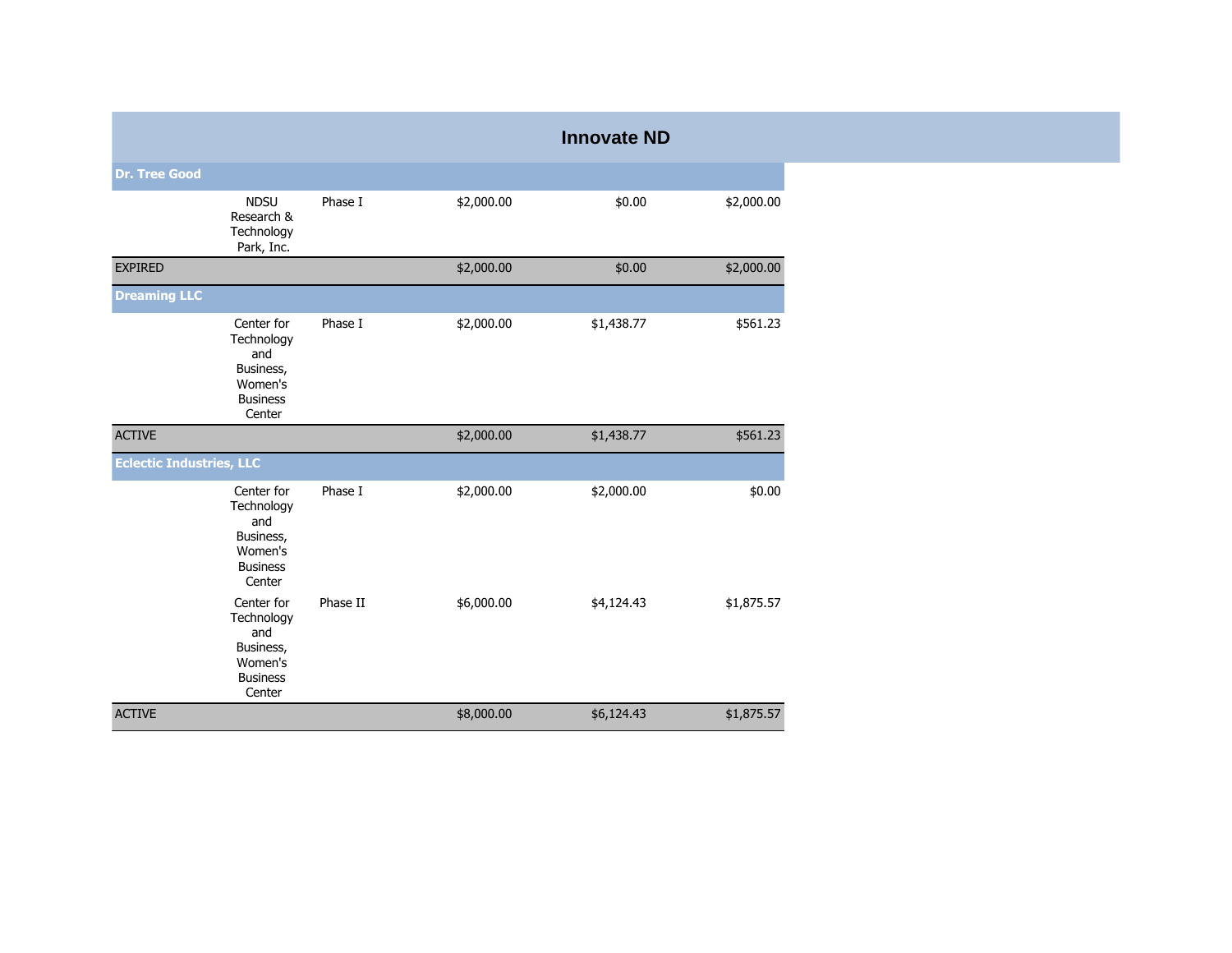|                  |                                                       |           |             | <b>Innovate ND</b> |             |
|------------------|-------------------------------------------------------|-----------|-------------|--------------------|-------------|
| Edge 4           |                                                       |           |             |                    |             |
|                  | <b>NDSU</b><br>Research &<br>Technology<br>Park, Inc. | Phase I   | \$2,000.00  | \$2,000.00         | \$0.00      |
|                  | <b>NDSU</b><br>Research &<br>Technology<br>Park, Inc. | Phase II  | \$6,000.00  | \$6,000.00         | \$0.00      |
|                  | <b>NDSU</b><br>Research &<br>Technology<br>Park, Inc. | Phase III | \$12,000.00 | \$12,000.00        | \$0.00      |
|                  | <b>NDSU</b><br>Research &<br>Technology<br>Park, Inc. | Phase IV  | \$20,000.00 | \$20,000.00        | \$0.00      |
| <b>GRADUATED</b> |                                                       |           | \$40,000.00 | \$40,000.00        | \$0.00      |
| <b>Educal</b>    |                                                       |           |             |                    |             |
|                  | <b>NDSU</b><br>Research &<br>Technology<br>Park, Inc. | Phase I   | \$2,000.00  | \$2,000.00         | \$0.00      |
|                  | <b>NDSU</b><br>Research &<br>Technology<br>Park, Inc. | Phase II  | \$6,000.00  | \$6,000.00         | \$0.00      |
|                  | <b>NDSU</b><br>Research &<br>Technology<br>Park, Inc. | Phase III | \$12,000.00 | \$12,000.00        | \$0.00      |
|                  | <b>NDSU</b><br>Research &<br>Technology<br>Park, Inc. | Phase IV  | \$20,000.00 | \$10,000.00        | \$10,000.00 |
| <b>ACTIVE</b>    |                                                       |           | \$40,000.00 | \$30,000.00        | \$10,000.00 |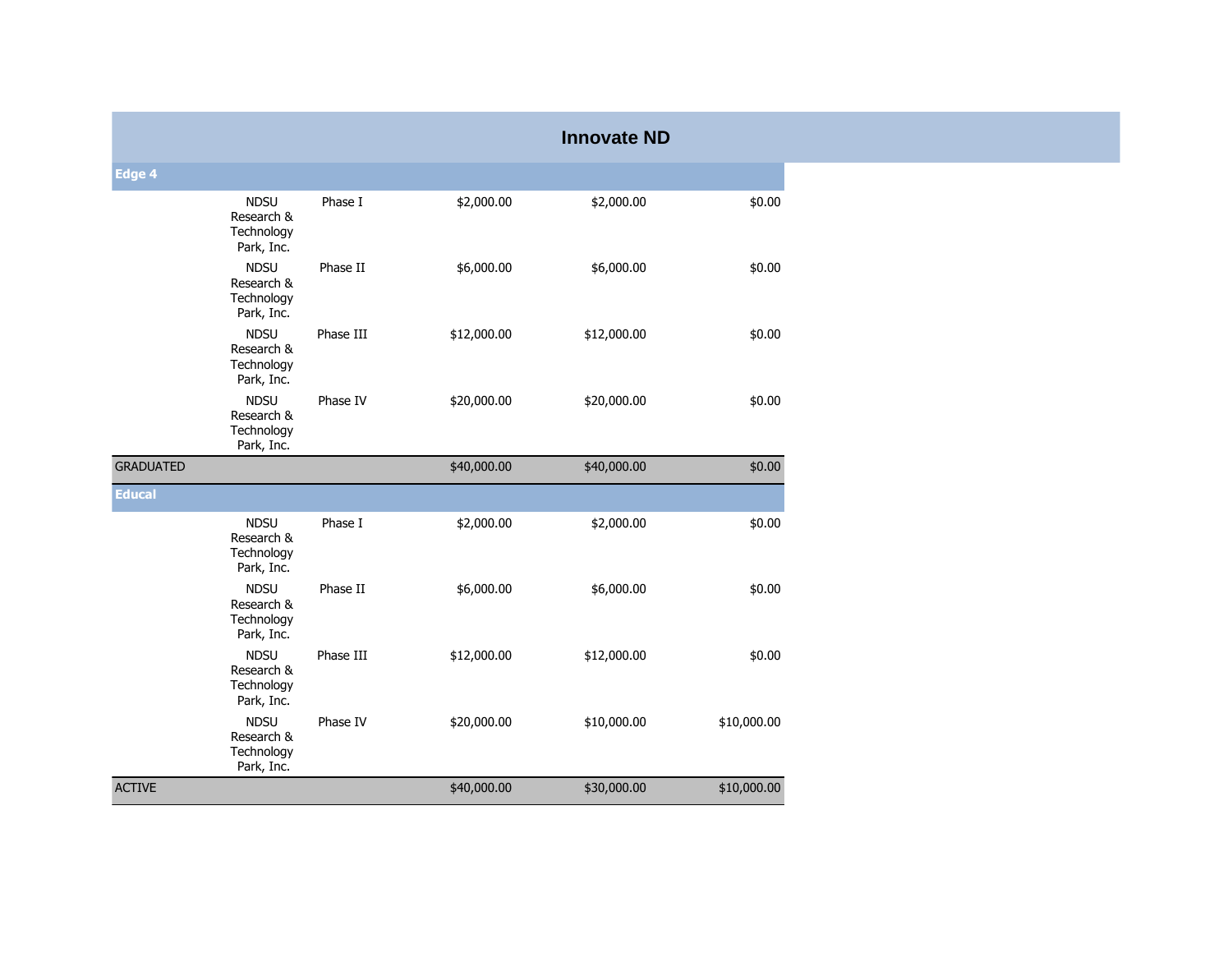|                                |                                                                                      |          |            | <b>Innovate ND</b> |            |
|--------------------------------|--------------------------------------------------------------------------------------|----------|------------|--------------------|------------|
| <b>ELF Technology LLC</b>      |                                                                                      |          |            |                    |            |
|                                | <b>UND Center</b><br>for<br>Innovation                                               | Phase I  | \$2,000.00 | \$2,000.00         | \$0.00     |
|                                | <b>UND Center</b><br>for<br>Innovation                                               | Phase II | \$6,000.00 | \$2,700.00         | \$3,300.00 |
| <b>ACTIVE</b>                  |                                                                                      |          | \$8,000.00 | \$4,700.00         | \$3,300.00 |
| <b>Epitaph Innovations</b>     |                                                                                      |          |            |                    |            |
|                                | Center for<br>Technology<br>and<br>Business,<br>Women's<br><b>Business</b><br>Center | Phase I  | \$2,000.00 | \$0.00             | \$2,000.00 |
| <b>ACTIVE</b>                  |                                                                                      |          | \$2,000.00 | \$0.00             | \$2,000.00 |
| <b>Explore Technologies</b>    |                                                                                      |          |            |                    |            |
|                                | <b>NDSU</b><br>Research &<br>Technology<br>Park, Inc.                                | Phase I  | \$2,000.00 | \$2,000.00         | \$0.00     |
|                                | <b>NDSU</b><br>Research &<br>Technology<br>Park, Inc.                                | Phase II | \$6,000.00 | \$4,556.87         | \$1,443.13 |
| <b>EXPIRED</b>                 |                                                                                      |          | \$8,000.00 | \$6,556.87         | \$1,443.13 |
| <b>Falkor Technologies LLC</b> |                                                                                      |          |            |                    |            |
|                                | <b>UND Center</b><br>for<br>Innovation                                               | Phase I  | \$2,000.00 | \$0.00             | \$2,000.00 |
| <b>EXPIRED</b>                 |                                                                                      |          | \$2,000.00 | \$0.00             | \$2,000.00 |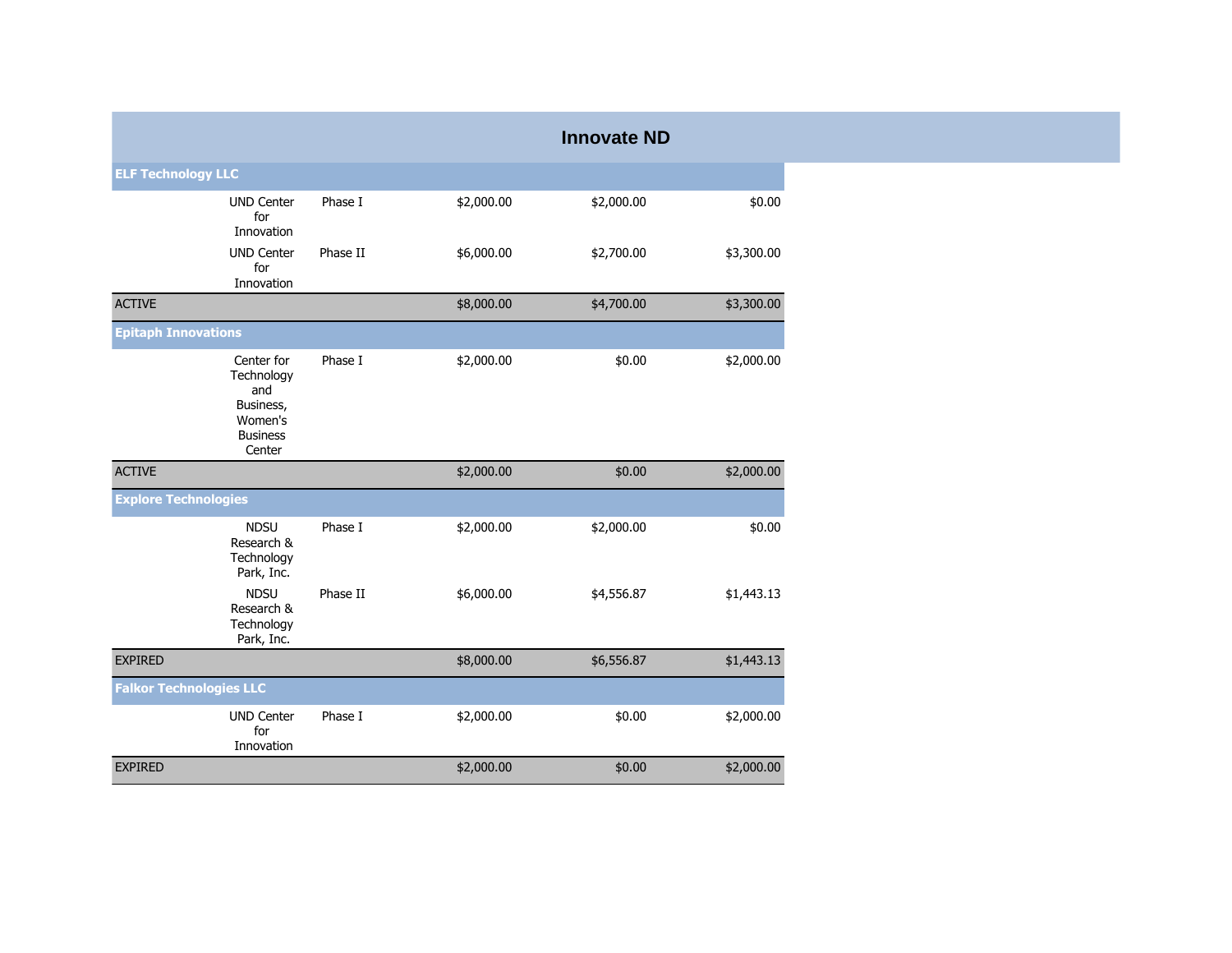|                                |                                                       |           |             | <b>Innovate ND</b> |            |
|--------------------------------|-------------------------------------------------------|-----------|-------------|--------------------|------------|
| <b>Fargo 3D Printer Repair</b> |                                                       |           |             |                    |            |
|                                | <b>NDSU</b><br>Research &<br>Technology<br>Park, Inc. | Phase I   | \$2,000.00  | \$0.00             | \$2,000.00 |
|                                | <b>NDSU</b><br>Research &<br>Technology<br>Park, Inc. | Phase II  | \$6,000.00  | \$0.00             | \$6,000.00 |
| <b>EXPIRED</b>                 |                                                       |           | \$8,000.00  | \$0.00             | \$8,000.00 |
| <b>Fargo Ergonomics</b>        |                                                       |           |             |                    |            |
|                                | <b>NDSU</b><br>Research &<br>Technology<br>Park, Inc. | Phase I   | \$2,000.00  | \$2,000.00         | \$0.00     |
|                                | <b>NDSU</b><br>Research &<br>Technology<br>Park, Inc. | Phase II  | \$6,000.00  | \$6,000.00         | \$0.00     |
|                                | <b>NDSU</b><br>Research &<br>Technology<br>Park, Inc. | Phase III | \$12,000.00 | \$12,000.00        | \$0.00     |
|                                | <b>NDSU</b><br>Research &<br>Technology<br>Park, Inc. | Phase IV  | \$20,000.00 | \$20,000.00        | \$0.00     |
| <b>GRADUATED</b>               |                                                       |           | \$40,000.00 | \$40,000.00        | \$0.00     |
| <b>Fargo Motor Bike</b>        |                                                       |           |             |                    |            |
|                                | <b>NDSU</b><br>Research &<br>Technology<br>Park, Inc. | Phase I   | \$2,000.00  | \$600.00           | \$1,400.00 |
|                                | <b>NDSU</b><br>Research &<br>Technology<br>Park, Inc. | Phase II  | \$6,000.00  | \$0.00             | \$6,000.00 |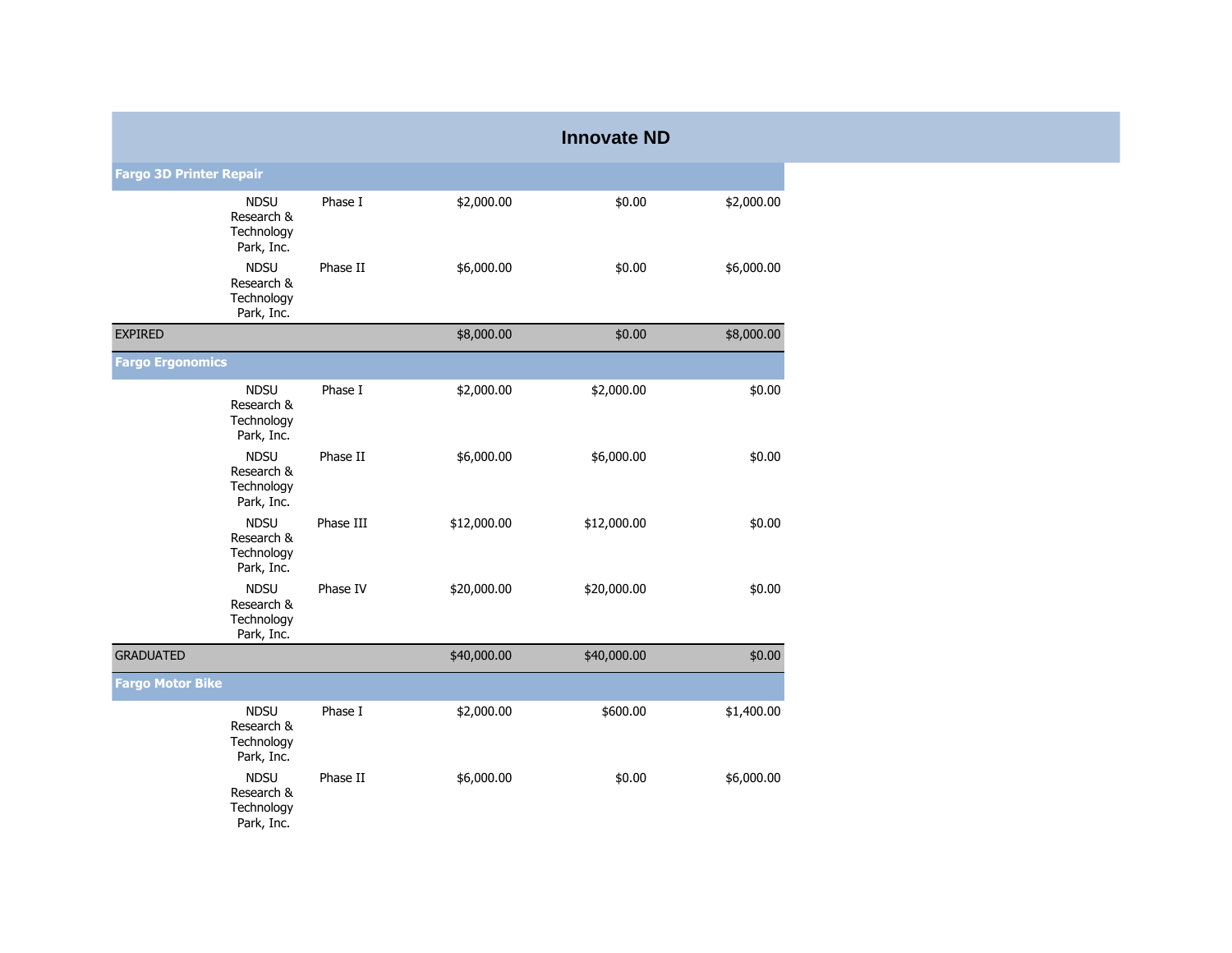|                                |                                                                                      |           |             | <b>Innovate ND</b> |             |
|--------------------------------|--------------------------------------------------------------------------------------|-----------|-------------|--------------------|-------------|
| <b>EXPIRED</b>                 |                                                                                      |           | \$8,000.00  | \$600.00           | \$7,400.00  |
| <b>Genesis Feed Technology</b> |                                                                                      |           |             |                    |             |
|                                | <b>NDSU</b><br>Research &<br>Technology<br>Park, Inc.                                | Phase I   | \$2,000.00  | \$2,000.00         | \$0.00      |
|                                | <b>NDSU</b><br>Research &<br>Technology<br>Park, Inc.                                | Phase II  | \$6,000.00  | \$6,000.00         | \$0.00      |
|                                | <b>NDSU</b><br>Research &<br>Technology<br>Park, Inc.                                | Phase III | \$12,000.00 | \$4,608.50         | \$7,391.50  |
| <b>ACTIVE</b>                  |                                                                                      |           | \$20,000.00 | \$12,608.50        | \$7,391.50  |
| <b>Germ-Off LLC</b>            |                                                                                      |           |             |                    |             |
|                                | Center for<br>Technology<br>and<br>Business,<br>Women's<br><b>Business</b><br>Center | Phase I   | \$2,000.00  | \$0.00             | \$2,000.00  |
| <b>ACTIVE</b>                  |                                                                                      |           | \$2,000.00  | \$0.00             | \$2,000.00  |
| Go/Do                          |                                                                                      |           |             |                    |             |
|                                | <b>NDSU</b><br>Research &<br>Technology<br>Park, Inc.                                | Phase I   | \$2,000.00  | \$2,000.00         | \$0.00      |
|                                | <b>NDSU</b><br>Research &<br>Technology<br>Park, Inc.                                | Phase II  | \$6,000.00  | \$6,000.00         | \$0.00      |
|                                | <b>NDSU</b><br>Research &<br>Technology<br>Park, Inc.                                | Phase III | \$12,000.00 | \$1,761.78         | \$10,238.22 |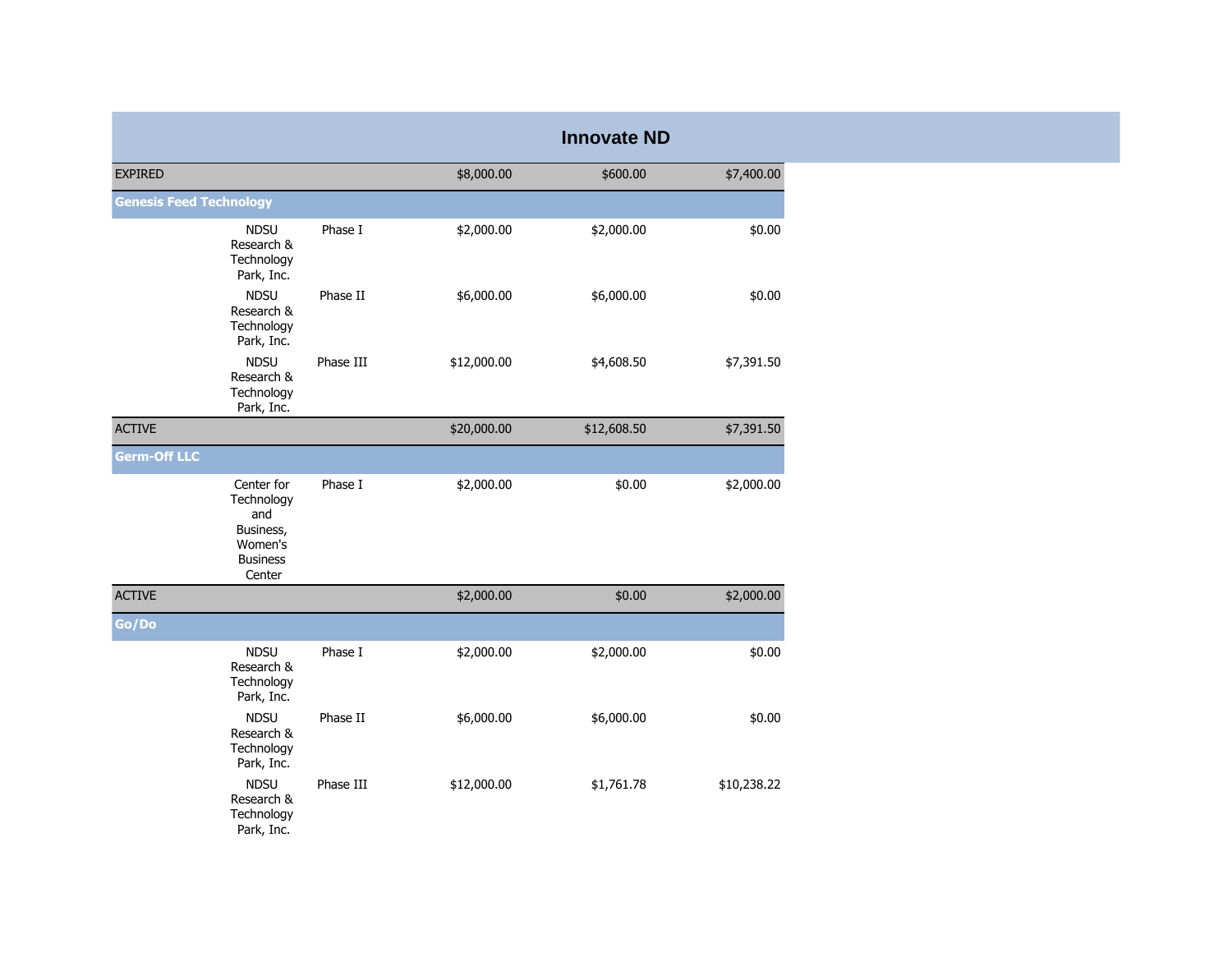|                                                                                      |         |             | <b>Innovate ND</b> |             |
|--------------------------------------------------------------------------------------|---------|-------------|--------------------|-------------|
| <b>ACTIVE</b>                                                                        |         | \$20,000.00 | \$9,761.78         | \$10,238.22 |
| <b>Gun Dog House Door Inc</b>                                                        |         |             |                    |             |
| Center for<br>Technology<br>and<br>Business,<br>Women's<br><b>Business</b><br>Center | Phase I | \$2,000.00  | \$0.00             | \$2,000.00  |
| <b>ACTIVE</b>                                                                        |         | \$2,000.00  | \$0.00             | \$2,000.00  |
| <b>Hadley MW, LLC</b>                                                                |         |             |                    |             |
| Center for<br>Technology<br>and<br>Business,<br>Women's<br><b>Business</b><br>Center | Phase I | \$2,000.00  | \$2,000.00         | \$0.00      |
| <b>ACTIVE</b>                                                                        |         | \$2,000.00  | \$2,000.00         | \$0.00      |
| <b>Health Support Systems, LLC</b>                                                   |         |             |                    |             |
| <b>NDSU</b><br>Research &<br>Technology<br>Park, Inc.                                | Phase I | \$2,000.00  | \$0.00             | \$2,000.00  |
| <b>EXPIRED</b>                                                                       |         | \$2,000.00  | \$0.00             | \$2,000.00  |
| <b>Healthy Oilseeds, LLC</b>                                                         |         |             |                    |             |
| Jamestown<br>Regional<br>Entrepreneur<br>Center                                      | Phase I | \$2,000.00  | \$2,000.00         | \$0.00      |
| <b>ACTIVE</b>                                                                        |         | \$2,000.00  | \$2,000.00         | \$0.00      |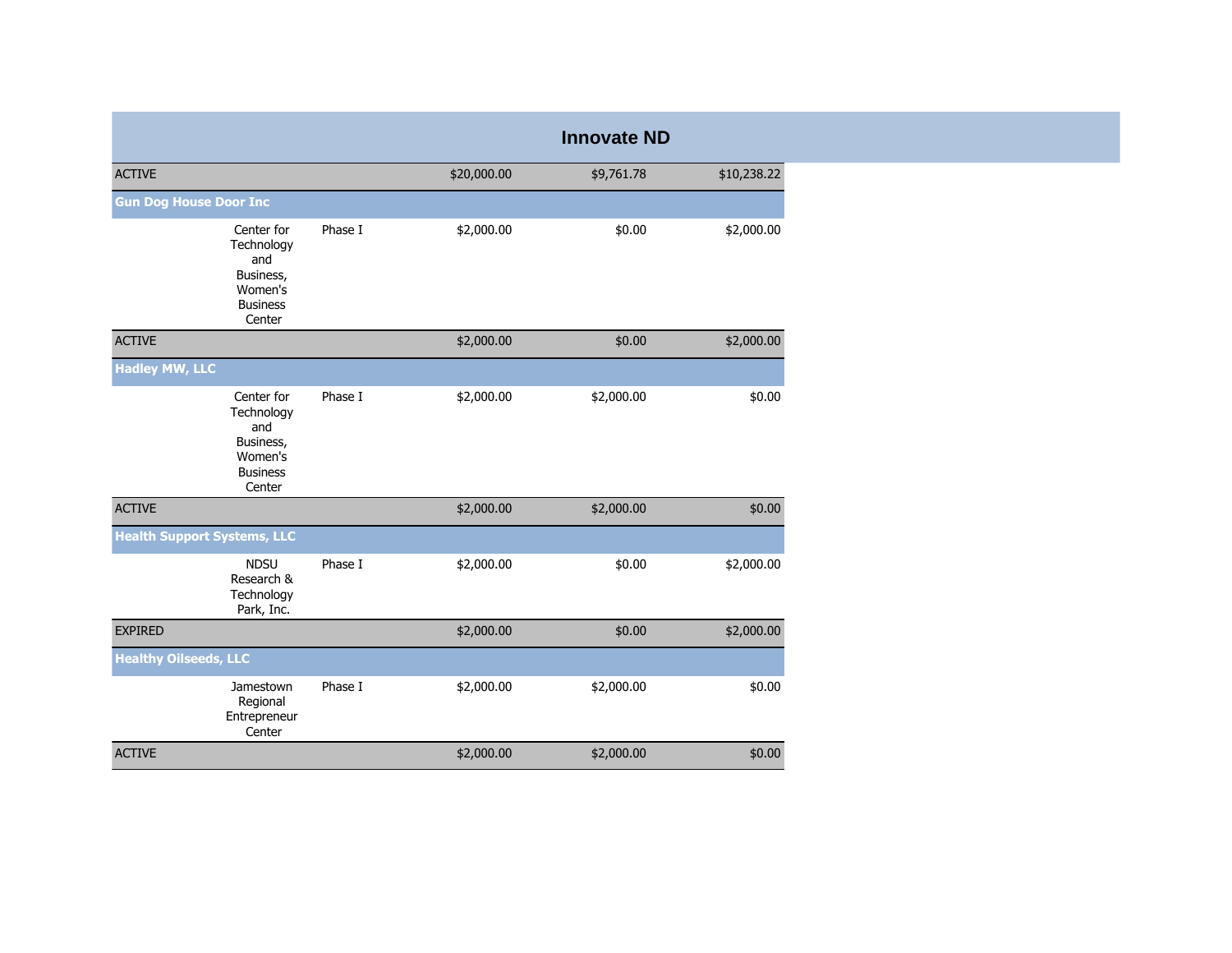|                              |                                                                                      |          |            | <b>Innovate ND</b> |            |
|------------------------------|--------------------------------------------------------------------------------------|----------|------------|--------------------|------------|
| <b>Hell Creek Relics</b>     |                                                                                      |          |            |                    |            |
|                              | Jamestown<br>Regional<br>Entrepreneur<br>Center                                      | Phase I  | \$2,000.00 | \$2,000.00         | \$0.00     |
|                              | Jamestown<br>Regional<br>Entrepreneur<br>Center                                      | Phase II | \$6,000.00 | \$0.00             | \$6,000.00 |
| <b>ACTIVE</b>                |                                                                                      |          | \$8,000.00 | \$2,000.00         | \$6,000.00 |
| <b>Homeland Hemp Co. LLC</b> |                                                                                      |          |            |                    |            |
|                              | Center for<br>Technology<br>and<br>Business,<br>Women's<br><b>Business</b><br>Center | Phase I  | \$2,000.00 | \$2,000.00         | \$0.00     |
|                              | Center for<br>Technology<br>and<br>Business,<br>Women's<br><b>Business</b><br>Center | Phase II | \$6,000.00 | \$4,325.15         | \$1,674.85 |
| <b>ACTIVE</b>                |                                                                                      |          | \$8,000.00 | \$6,325.15         | \$1,674.85 |
| <b>Huntkir</b>               |                                                                                      |          |            |                    |            |
|                              | <b>NDSU</b><br>Research &<br>Technology<br>Park, Inc.                                | Phase I  | \$2,000.00 | \$0.00             | \$2,000.00 |
|                              | <b>NDSU</b><br>Research &<br>Technology<br>Park, Inc.                                | Phase II | \$6,000.00 | \$0.00             | \$6,000.00 |
| <b>ACTIVE</b>                |                                                                                      |          | \$8,000.00 | \$0.00             | \$8,000.00 |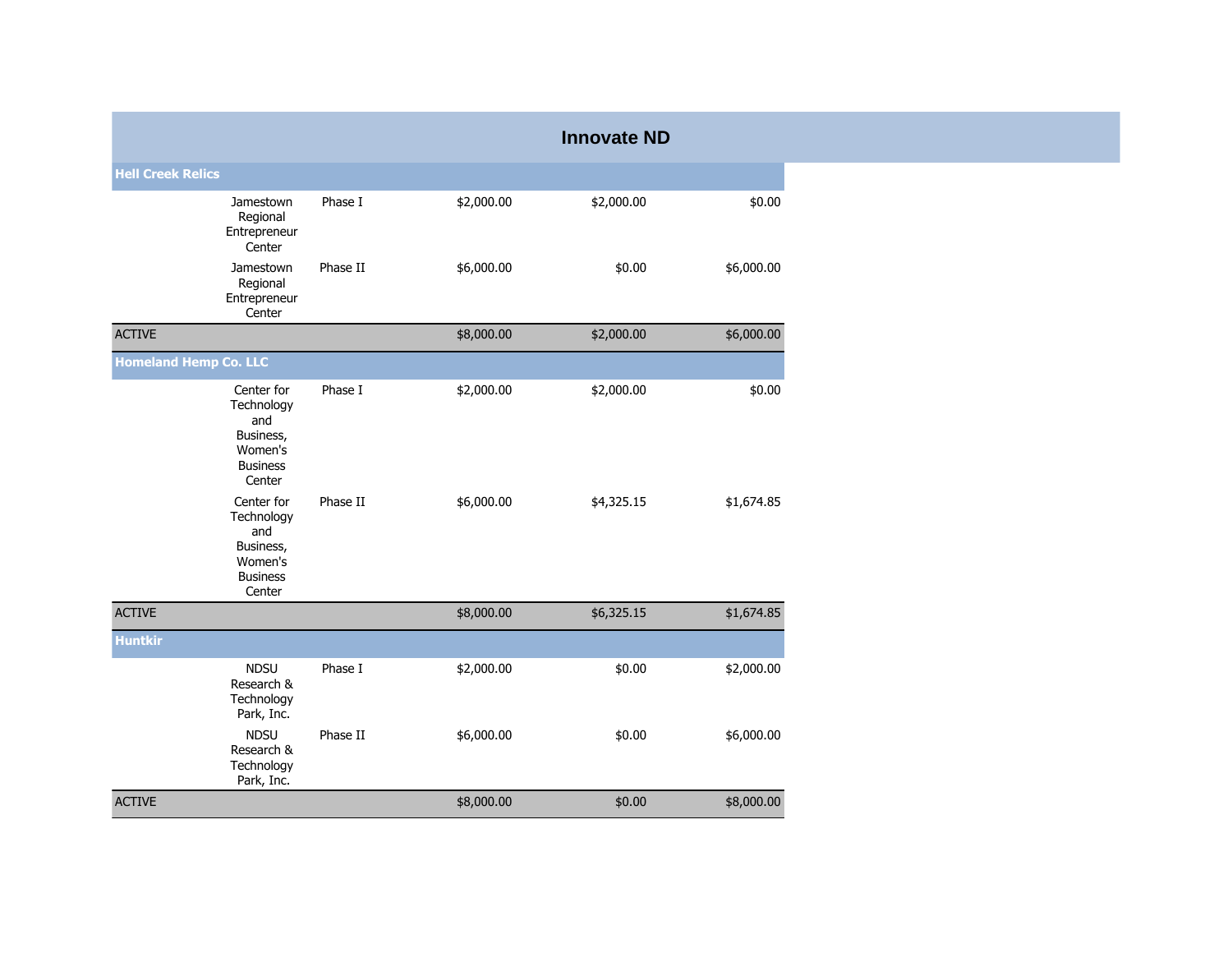|                          |                                                                                      |           |             | <b>Innovate ND</b> |            |
|--------------------------|--------------------------------------------------------------------------------------|-----------|-------------|--------------------|------------|
| In the Potter's Hand Inc |                                                                                      |           |             |                    |            |
|                          | Center for<br>Technology<br>and<br>Business,<br>Women's<br><b>Business</b><br>Center | Phase I   | \$2,000.00  | \$2,000.00         | \$0.00     |
|                          | Center for<br>Technology<br>and<br>Business,<br>Women's<br><b>Business</b><br>Center | Phase II  | \$6,000.00  | \$6,000.00         | \$0.00     |
|                          | Center for<br>Technology<br>and<br>Business,<br>Women's<br><b>Business</b><br>Center | Phase III | \$12,000.00 | \$10,090.83        | \$1,909.17 |
| <b>ACTIVE</b>            |                                                                                      |           | \$20,000.00 | \$18,090.83        | \$1,909.17 |
| <b>InnovativeMother</b>  |                                                                                      |           |             |                    |            |
|                          | <b>NDSU</b><br>Research &<br>Technology<br>Park, Inc.                                | Phase I   | \$2,000.00  | \$0.00             | \$2,000.00 |
|                          | <b>NDSU</b><br>Research &<br>Technology<br>Park, Inc.                                | Phase II  | \$6,000.00  | \$0.00             | \$6,000.00 |
| <b>ACTIVE</b>            |                                                                                      |           | \$8,000.00  | \$0.00             | \$8,000.00 |
| <b>Inovan Inc</b>        |                                                                                      |           |             |                    |            |
|                          | <b>NDSU</b><br>Research &<br>Technology<br>Park, Inc.                                | Phase I   | \$2,000.00  | \$2,000.00         | \$0.00     |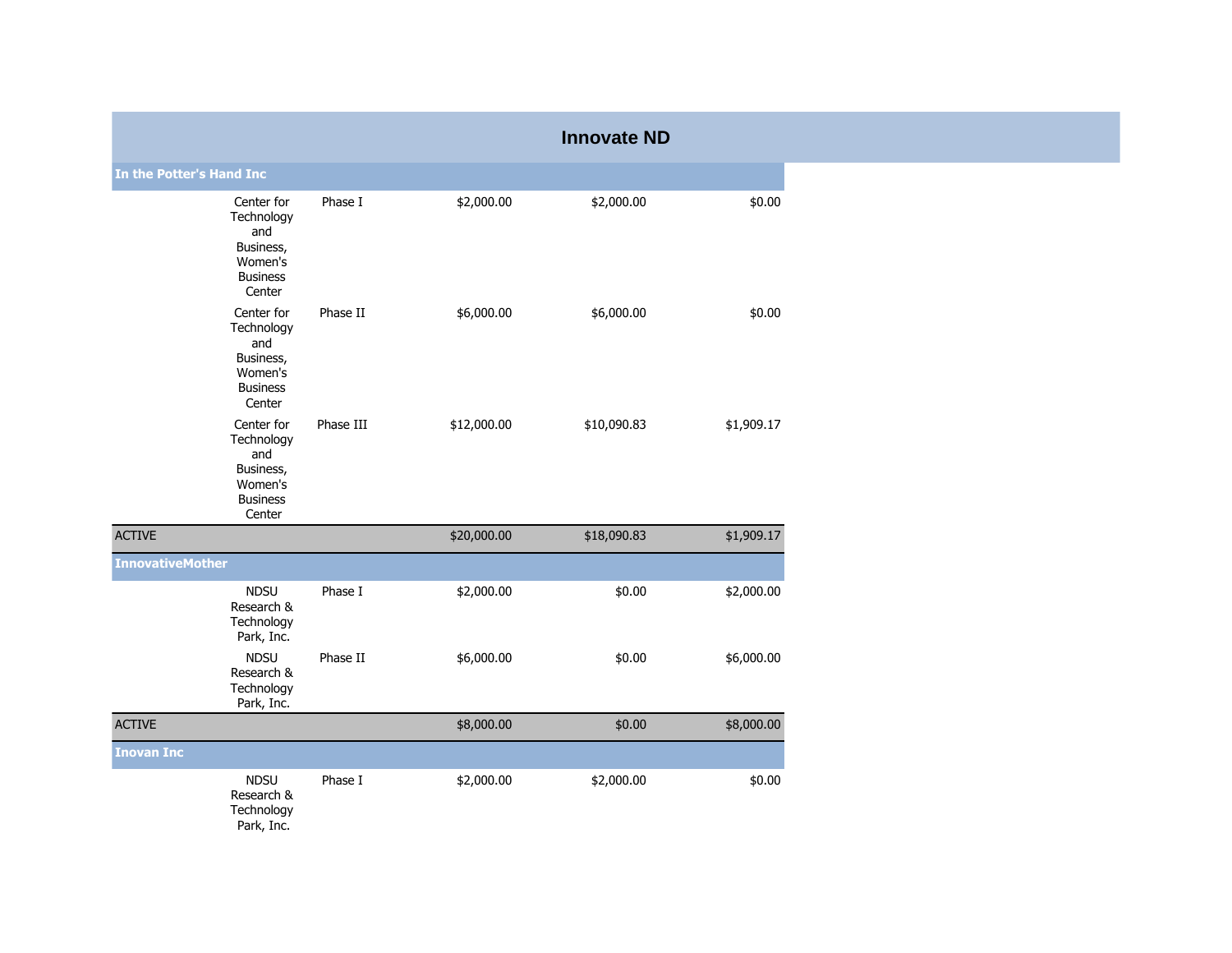|                           |                                                                                      |           |             | <b>Innovate ND</b> |            |
|---------------------------|--------------------------------------------------------------------------------------|-----------|-------------|--------------------|------------|
|                           | <b>NDSU</b><br>Research &<br>Technology<br>Park, Inc.                                | Phase II  | \$6,000.00  | \$6,000.00         | \$0.00     |
|                           | <b>NDSU</b><br>Research &<br>Technology<br>Park, Inc.                                | Phase III | \$12,000.00 | \$12,000.00        | \$0.00     |
|                           | <b>NDSU</b><br>Research &<br>Technology<br>Park, Inc.                                | Phase IV  | \$20,000.00 | \$20,000.00        | \$0.00     |
| <b>GRADUATED</b>          |                                                                                      |           | \$40,000.00 | \$40,000.00        | \$0.00     |
| <b>Iron Fit Supps LLC</b> |                                                                                      |           |             |                    |            |
|                           | Jamestown<br>Regional<br>Entrepreneur<br>Center                                      | Phase I   | \$2,000.00  | \$0.00             | \$2,000.00 |
| <b>EXPIRED</b>            |                                                                                      |           | \$2,000.00  | \$0.00             | \$2,000.00 |
| <b>ishopND</b>            |                                                                                      |           |             |                    |            |
|                           | <b>NDSU</b><br>Research &<br>Technology<br>Park, Inc.                                | Phase I   | \$2,000.00  | \$0.00             | \$2,000.00 |
| <b>ACTIVE</b>             |                                                                                      |           | \$2,000.00  | \$0.00             | \$2,000.00 |
| <b>Kids Legacy Fund</b>   |                                                                                      |           |             |                    |            |
|                           | Center for<br>Technology<br>and<br>Business,<br>Women's<br><b>Business</b><br>Center | Phase I   | \$2,000.00  | \$2,000.00         | \$0.00     |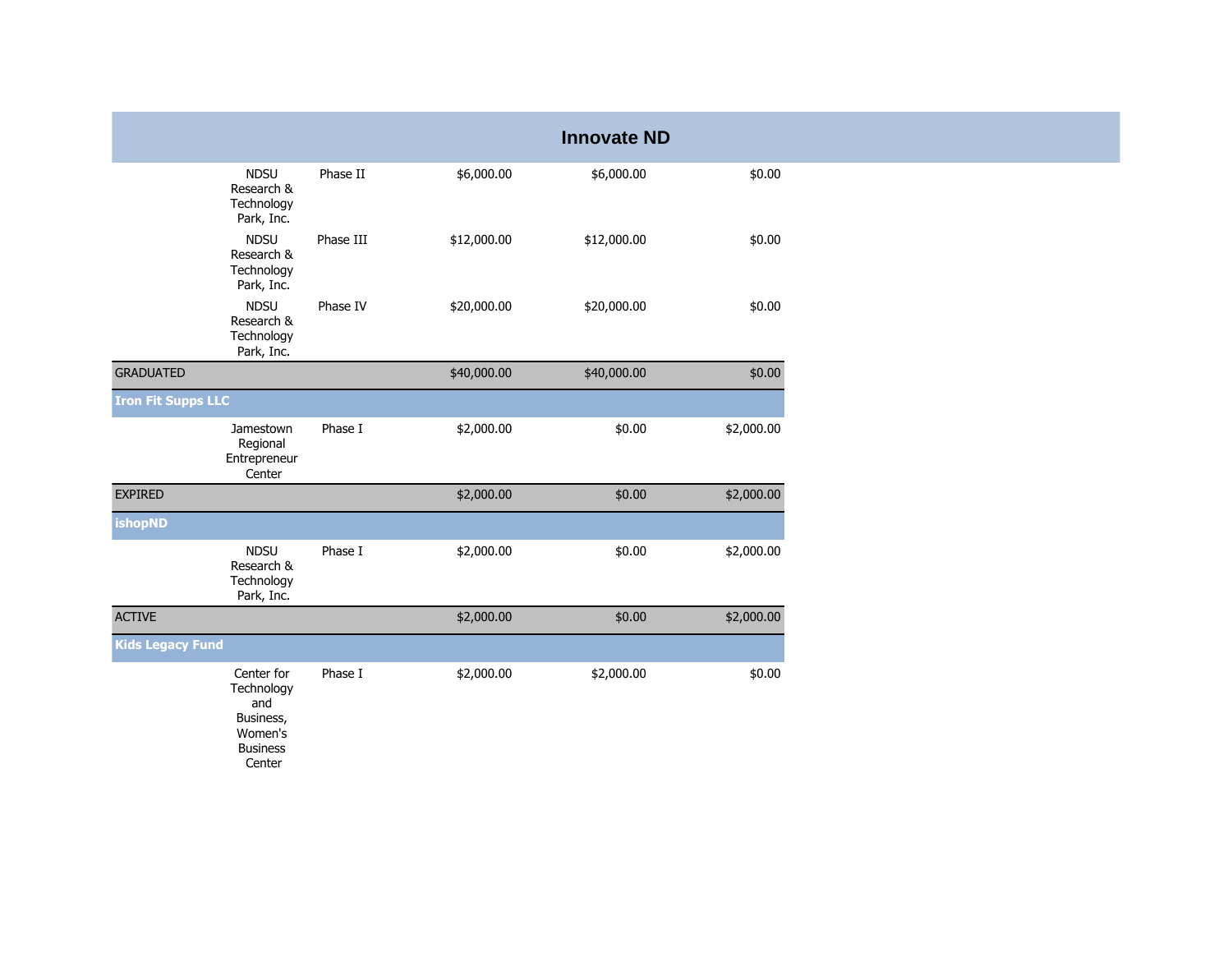|                      |                                                                                      |           |             | <b>Innovate ND</b> |            |
|----------------------|--------------------------------------------------------------------------------------|-----------|-------------|--------------------|------------|
|                      | Center for<br>Technology<br>and<br>Business,<br>Women's<br><b>Business</b><br>Center | Phase II  | \$6,000.00  | \$2,833.26         | \$3,166.74 |
| <b>ACTIVE</b>        |                                                                                      |           | \$8,000.00  | \$4,833.26         | \$3,166.74 |
| <b>Labor Masters</b> |                                                                                      |           |             |                    |            |
|                      | <b>NDSU</b><br>Research &<br>Technology<br>Park, Inc.                                | Phase I   | \$2,000.00  | \$2,000.00         | \$0.00     |
|                      | <b>NDSU</b><br>Research &<br>Technology<br>Park, Inc.                                | Phase II  | \$6,000.00  | \$6,000.00         | \$0.00     |
|                      | <b>NDSU</b><br>Research &<br>Technology<br>Park, Inc.                                | Phase III | \$12,000.00 | \$5,000.00         | \$7,000.00 |
| <b>ACTIVE</b>        |                                                                                      |           | \$20,000.00 | \$13,000.00        | \$7,000.00 |
| <b>Lavern Leno</b>   |                                                                                      |           |             |                    |            |
|                      | Center for<br>Technology<br>and<br>Business,<br>Women's<br><b>Business</b><br>Center | Phase I   | \$2,000.00  | \$0.00             | \$2,000.00 |
| <b>ACTIVE</b>        |                                                                                      |           | \$2,000.00  | \$0.00             | \$2,000.00 |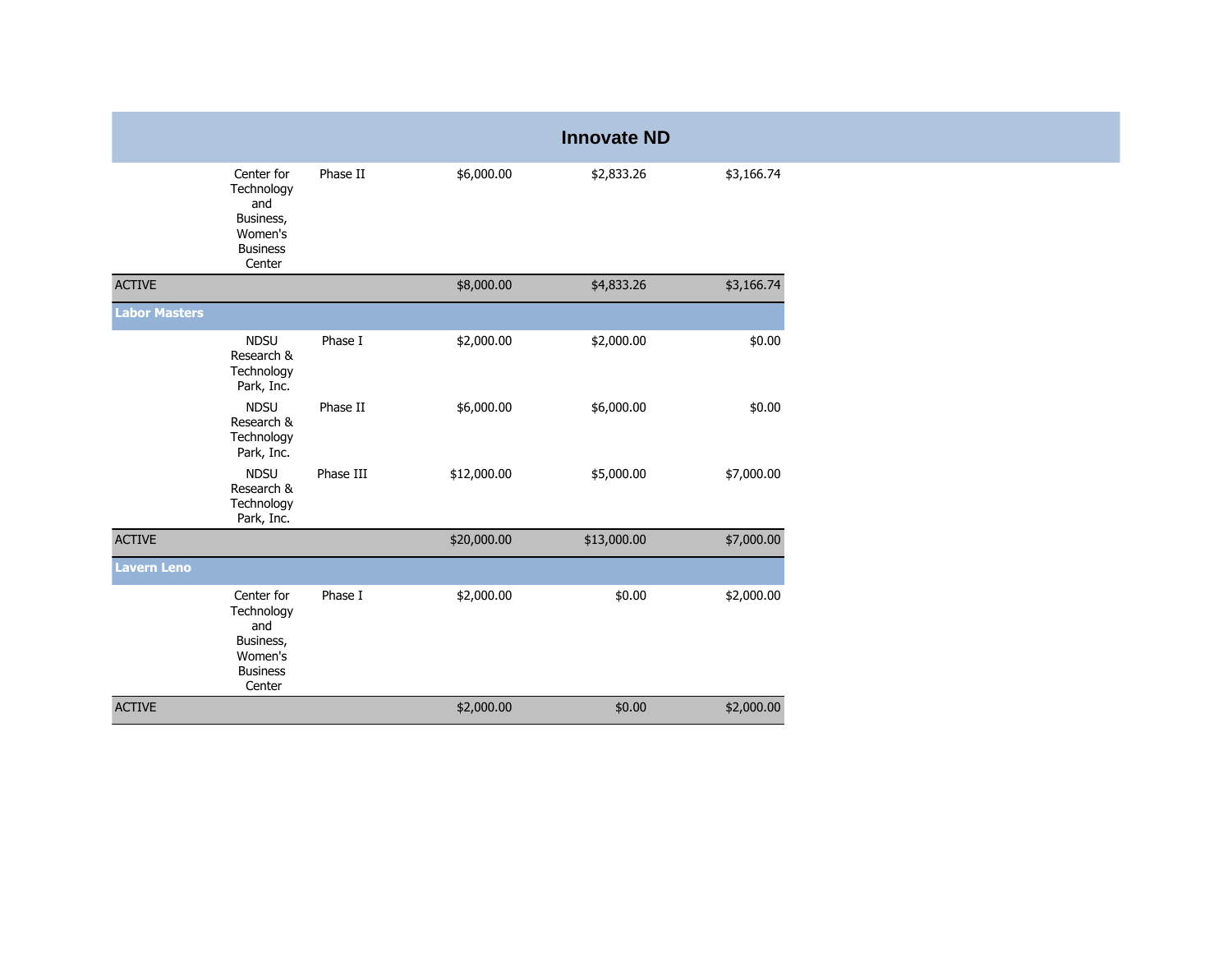|                           |                                                                                      |           |             | <b>Innovate ND</b> |             |
|---------------------------|--------------------------------------------------------------------------------------|-----------|-------------|--------------------|-------------|
| <b>Learn or Teach LLC</b> |                                                                                      |           |             |                    |             |
|                           | <b>NDSU</b><br>Research &<br>Technology<br>Park, Inc.                                | Phase I   | \$2,000.00  | \$2,000.00         | \$0.00      |
|                           | <b>NDSU</b><br>Research &<br>Technology<br>Park, Inc.                                | Phase II  | \$6,000.00  | \$6,000.00         | \$0.00      |
|                           | <b>NDSU</b><br>Research &<br>Technology<br>Park, Inc.                                | Phase III | \$12,000.00 | \$0.00             | \$12,000.00 |
| <b>ACTIVE</b>             |                                                                                      |           | \$20,000.00 | \$8,000.00         | \$12,000.00 |
| <b>LiftEase LLC</b>       |                                                                                      |           |             |                    |             |
|                           | <b>NDSU</b><br>Research &<br>Technology<br>Park, Inc.                                | Phase I   | \$2,000.00  | \$0.00             | \$2,000.00  |
| <b>ACTIVE</b>             |                                                                                      |           | \$2,000.00  | \$0.00             | \$2,000.00  |
| Littlebitta               |                                                                                      |           |             |                    |             |
|                           | Center for<br>Technology<br>and<br>Business,<br>Women's<br><b>Business</b><br>Center | Phase I   | \$2,000.00  | \$1,402.50         | \$597.50    |
|                           | Center for<br>Technology<br>and<br>Business,<br>Women's<br><b>Business</b><br>Center | Phase II  | \$6,000.00  | \$0.00             | \$6,000.00  |
| <b>ACTIVE</b>             |                                                                                      |           | \$8,000.00  | \$1,402.50         | \$6,597.50  |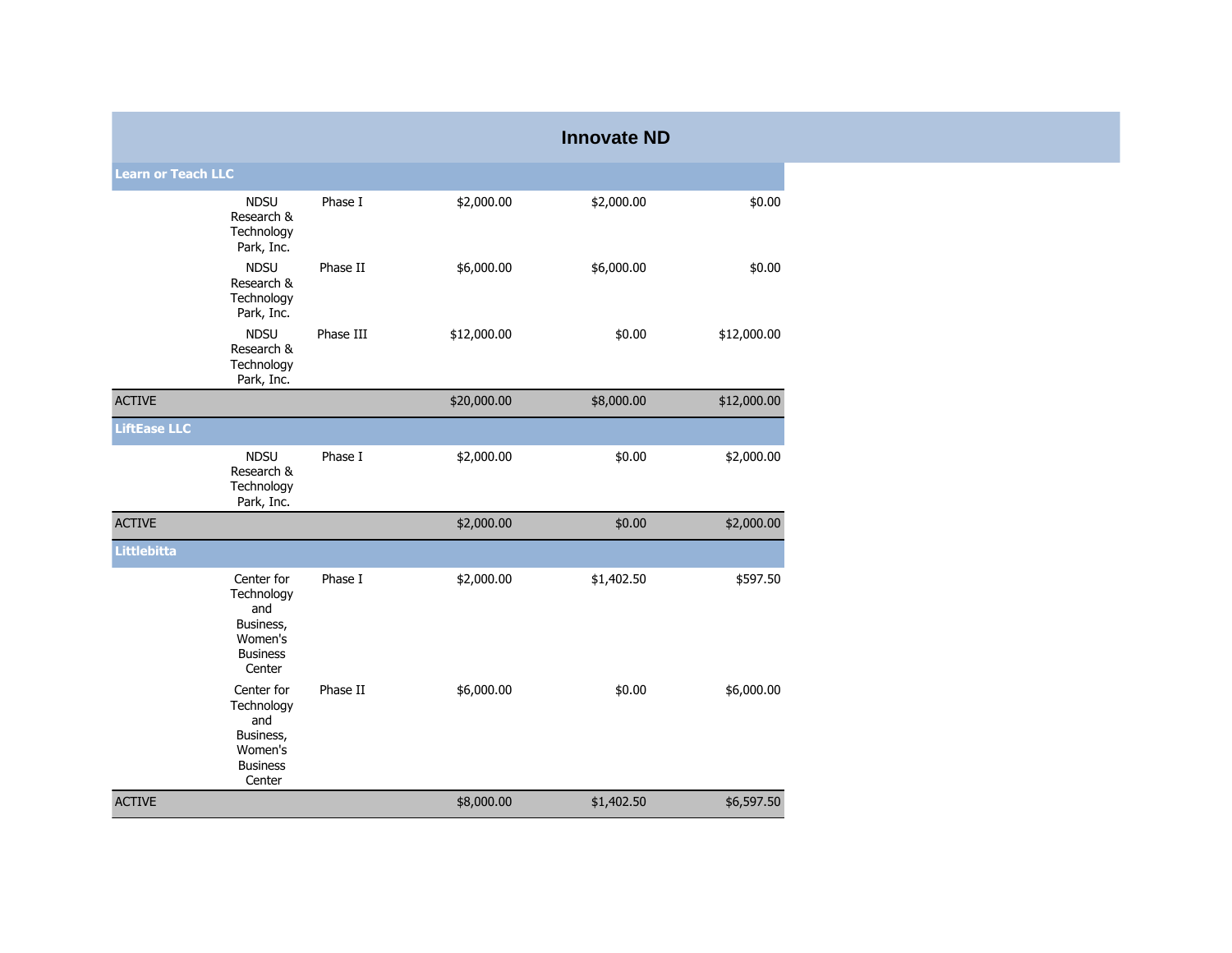|                                 |                                                       |          |            | <b>Innovate ND</b> |            |
|---------------------------------|-------------------------------------------------------|----------|------------|--------------------|------------|
| <b>Massage Alchemy</b>          |                                                       |          |            |                    |            |
|                                 | Jamestown<br>Regional<br>Entrepreneur<br>Center       | Phase I  | \$2,000.00 | \$2,000.00         | \$0.00     |
|                                 | Jamestown<br>Regional<br>Entrepreneur<br>Center       | Phase II | \$6,000.00 | \$0.00             | \$6,000.00 |
| <b>ACTIVE</b>                   |                                                       |          | \$8,000.00 | \$2,000.00         | \$6,000.00 |
|                                 | <b>Mercurial Paridgn Productions</b>                  |          |            |                    |            |
|                                 | <b>NDSU</b><br>Research &<br>Technology<br>Park, Inc. | Phase I  | \$2,000.00 | \$0.00             | \$2,000.00 |
| <b>EXPIRED</b>                  |                                                       |          | \$2,000.00 | \$0.00             | \$2,000.00 |
| <b>Michael Quinn Agency LLC</b> |                                                       |          |            |                    |            |
|                                 | <b>NDSU</b><br>Research &<br>Technology<br>Park, Inc. | Phase I  | \$2,000.00 | \$0.00             | \$2,000.00 |
|                                 | <b>NDSU</b><br>Research &<br>Technology<br>Park, Inc. | Phase II | \$6,000.00 | \$0.00             | \$6,000.00 |
| <b>EXPIRED</b>                  |                                                       |          | \$8,000.00 | \$0.00             | \$8,000.00 |
| <b>Millenium SynthFuels LLC</b> |                                                       |          |            |                    |            |
|                                 | <b>UND Center</b><br>for<br>Innovation                | Phase I  | \$2,000.00 | \$0.00             | \$2,000.00 |
| <b>ACTIVE</b>                   |                                                       |          | \$2,000.00 | \$0.00             | \$2,000.00 |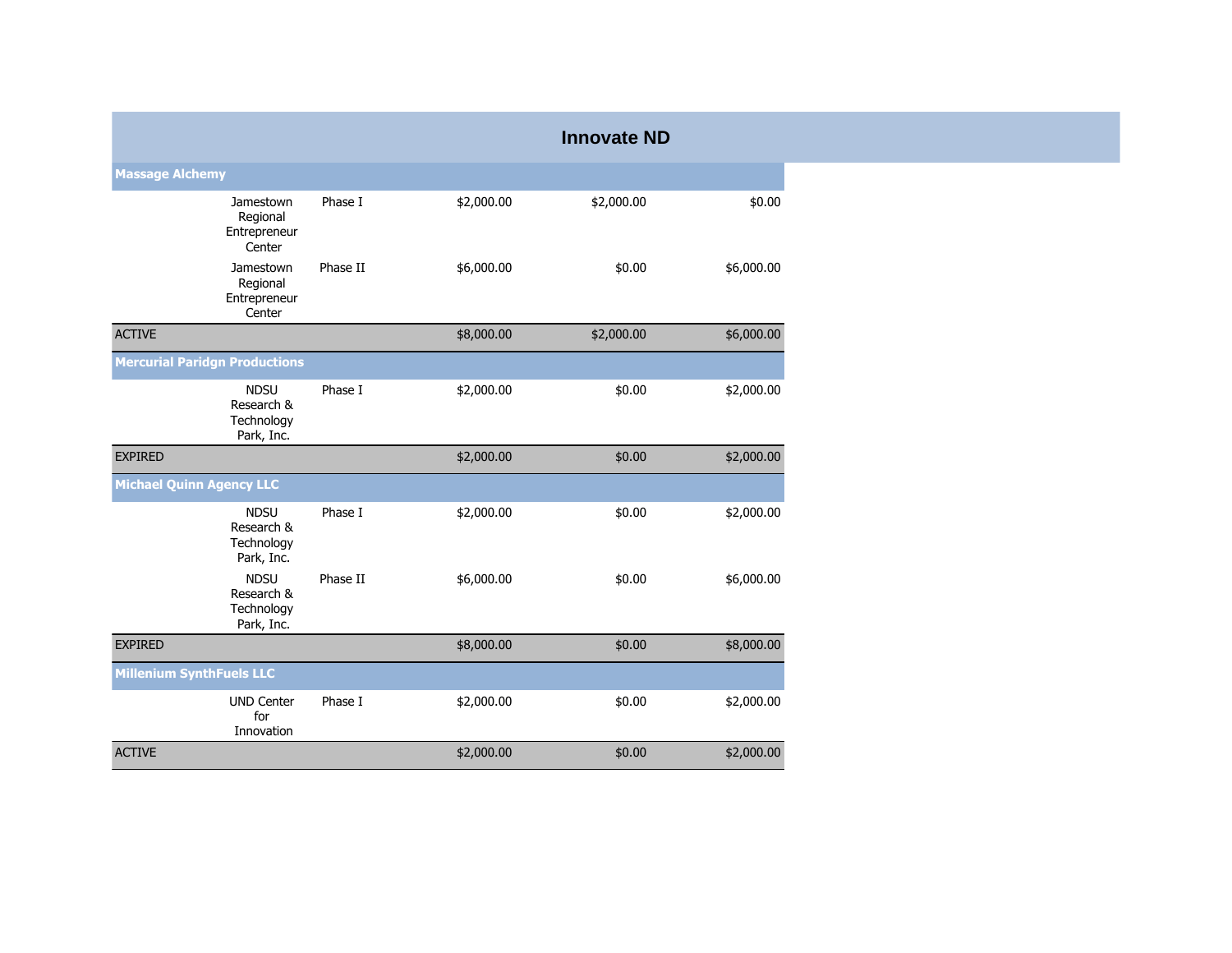|                                 |                                                       |          |            | <b>Innovate ND</b> |            |
|---------------------------------|-------------------------------------------------------|----------|------------|--------------------|------------|
| <b>Mobile Recon Systems LLC</b> |                                                       |          |            |                    |            |
|                                 | <b>UND Center</b><br>for<br>Innovation                | Phase I  | \$2,000.00 | \$2,000.00         | \$0.00     |
| <b>ACTIVE</b>                   |                                                       |          | \$2,000.00 | \$2,000.00         | \$0.00     |
| <b>MycMen LLC</b>               |                                                       |          |            |                    |            |
|                                 | <b>NDSU</b><br>Research &<br>Technology<br>Park, Inc. | Phase I  | \$2,000.00 | \$0.00             | \$2,000.00 |
|                                 | <b>NDSU</b><br>Research &<br>Technology<br>Park, Inc. | Phase II | \$6,000.00 | \$0.00             | \$6,000.00 |
| <b>EXPIRED</b>                  |                                                       |          | \$8,000.00 | \$0.00             | \$8,000.00 |
| <b>Mystery Networking</b>       |                                                       |          |            |                    |            |
|                                 | <b>NDSU</b><br>Research &<br>Technology<br>Park, Inc. | Phase I  | \$2,000.00 | \$0.00             | \$2,000.00 |
| <b>ACTIVE</b>                   |                                                       |          | \$2,000.00 | \$0.00             | \$2,000.00 |
| <b>MyValet</b>                  |                                                       |          |            |                    |            |
|                                 | <b>NDSU</b><br>Research &<br>Technology<br>Park, Inc. | Phase I  | \$2,000.00 | \$2,000.00         | \$0.00     |
|                                 | <b>NDSU</b><br>Research &<br>Technology<br>Park, Inc. | Phase II | \$6,000.00 | \$6,000.00         | \$0.00     |
| <b>EXPIRED</b>                  |                                                       |          | \$8,000.00 | \$8,000.00         | \$0.00     |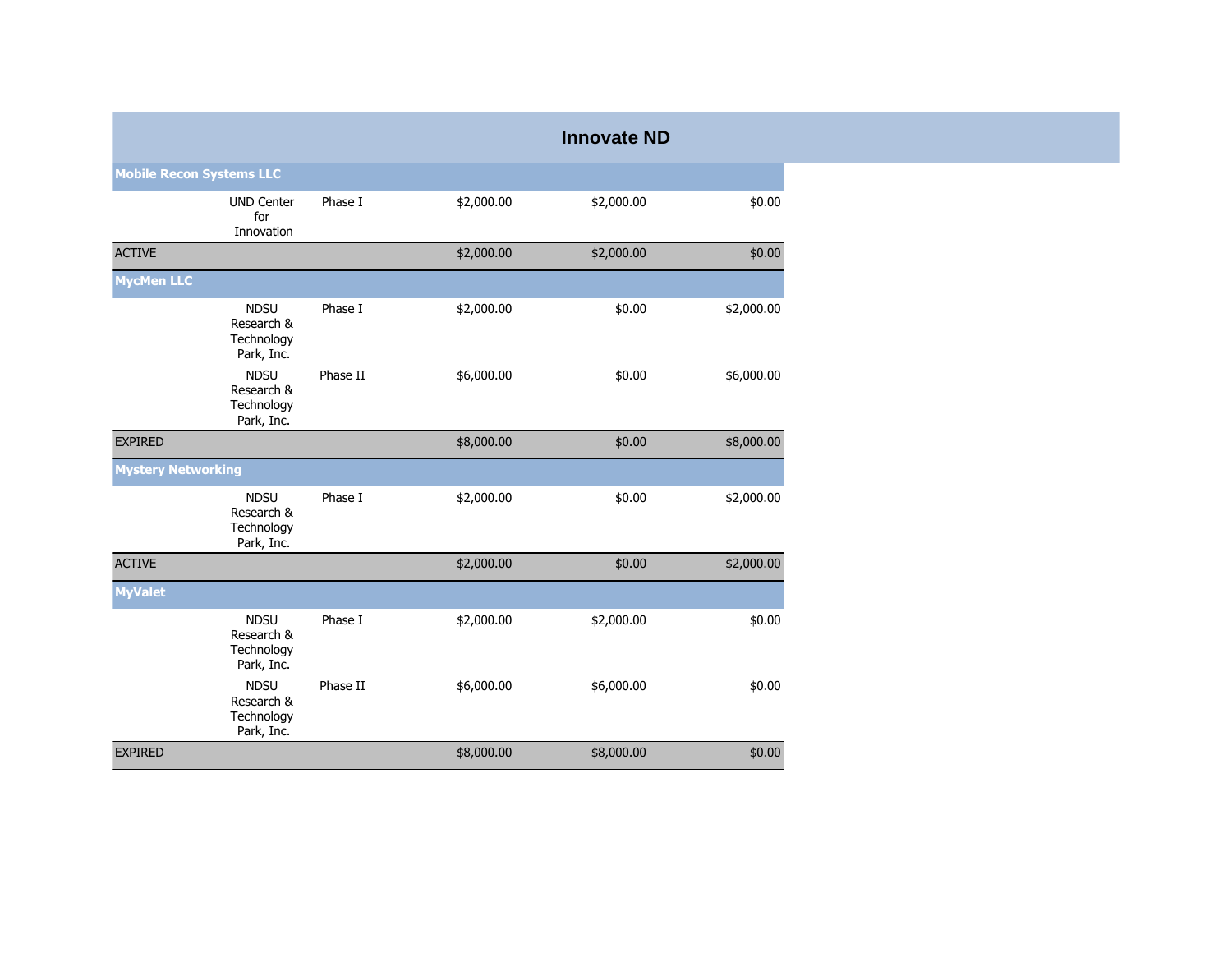|                             |                                                                                      |         |            | <b>Innovate ND</b> |            |
|-----------------------------|--------------------------------------------------------------------------------------|---------|------------|--------------------|------------|
| <b>N Squared Media</b>      |                                                                                      |         |            |                    |            |
|                             | <b>UND Center</b><br>for<br>Innovation                                               | Phase I | \$2,000.00 | \$2,000.00         | \$0.00     |
| <b>ACTIVE</b>               |                                                                                      |         | \$2,000.00 | \$2,000.00         | \$0.00     |
| <b>Off the Deck LLC</b>     |                                                                                      |         |            |                    |            |
|                             | <b>NDSU</b><br>Research &<br>Technology<br>Park, Inc.                                | Phase I | \$2,000.00 | \$0.00             | \$2,000.00 |
| <b>ACTIVE</b>               |                                                                                      |         | \$2,000.00 | \$0.00             | \$2,000.00 |
| <b>Olive Dexter Eyewear</b> |                                                                                      |         |            |                    |            |
|                             | Center for<br>Technology<br>and<br>Business,<br>Women's<br><b>Business</b><br>Center | Phase I | \$2,000.00 | \$2,000.00         | \$0.00     |
| <b>ACTIVE</b>               |                                                                                      |         | \$2,000.00 | \$2,000.00         | \$0.00     |
| <b>Prairie Products LLC</b> |                                                                                      |         |            |                    |            |
|                             | Center for<br>Technology<br>and<br>Business,<br>Women's<br><b>Business</b><br>Center | Phase I | \$2,000.00 | \$0.00             | \$2,000.00 |
| <b>ACTIVE</b>               |                                                                                      |         | \$2,000.00 | \$0.00             | \$2,000.00 |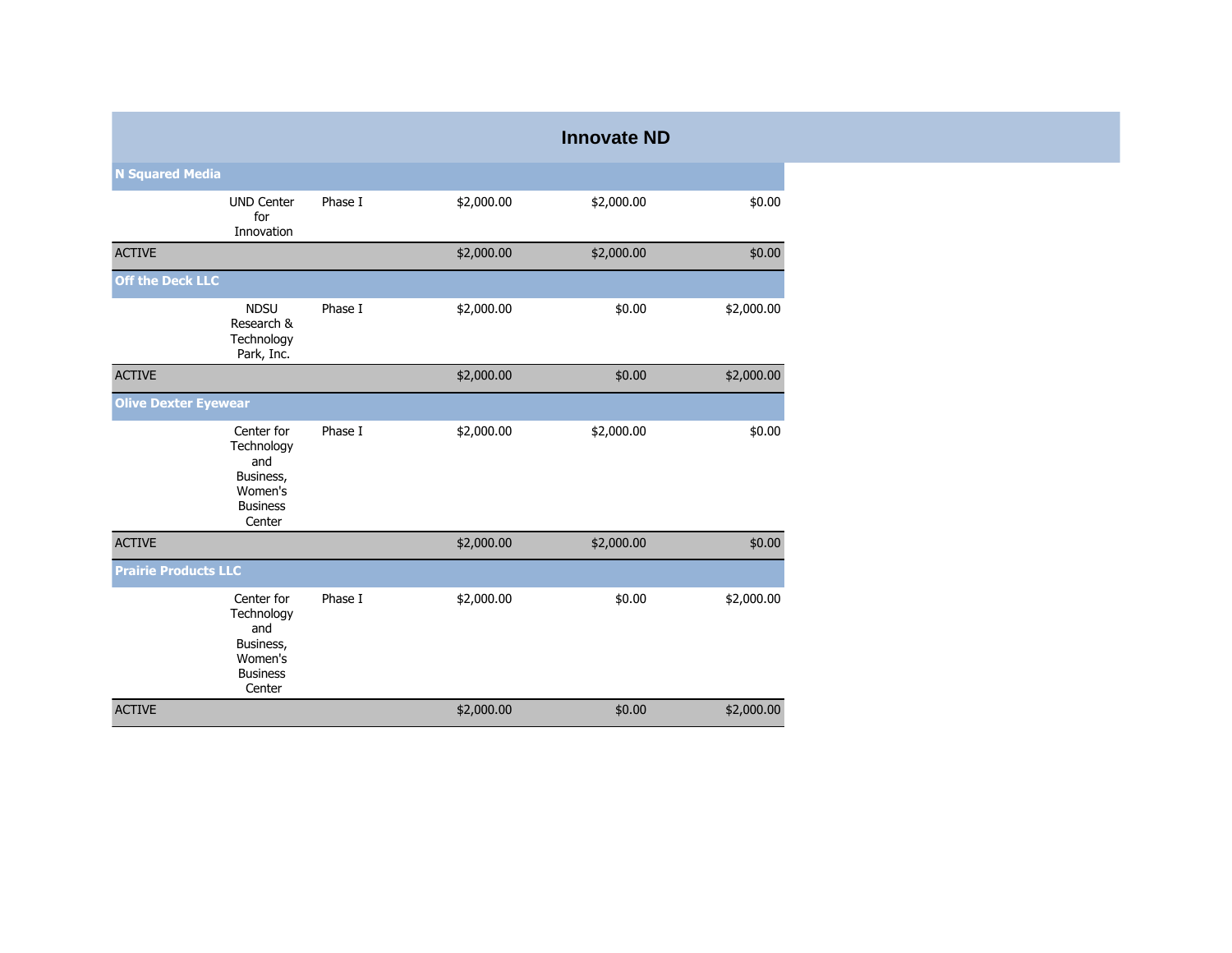|                                   |                                                                                      |           |             | <b>Innovate ND</b> |             |  |  |  |
|-----------------------------------|--------------------------------------------------------------------------------------|-----------|-------------|--------------------|-------------|--|--|--|
| <b>Prairie Sky UAV LLC</b>        |                                                                                      |           |             |                    |             |  |  |  |
|                                   | <b>NDSU</b><br>Research &<br>Technology<br>Park, Inc.                                | Phase I   | \$2,000.00  | \$2,000.00         | \$0.00      |  |  |  |
|                                   | <b>NDSU</b><br>Research &<br>Technology<br>Park, Inc.                                | Phase II  | \$6,000.00  | \$6,000.00         | \$0.00      |  |  |  |
|                                   | <b>NDSU</b><br>Research &<br>Technology<br>Park, Inc.                                | Phase III | \$12,000.00 | \$0.00             | \$12,000.00 |  |  |  |
| <b>ACTIVE</b>                     |                                                                                      |           | \$20,000.00 | \$8,000.00         | \$12,000.00 |  |  |  |
| <b>Printed Foundry</b>            |                                                                                      |           |             |                    |             |  |  |  |
|                                   | <b>NDSU</b><br>Research &<br>Technology<br>Park, Inc.                                | Phase I   | \$2,000.00  | \$2,000.00         | \$0.00      |  |  |  |
| <b>EXPIRED</b>                    |                                                                                      |           | \$2,000.00  | \$2,000.00         | \$0.00      |  |  |  |
| <b>Pro Dyes International Inc</b> |                                                                                      |           |             |                    |             |  |  |  |
|                                   | Center for<br>Technology<br>and<br>Business,<br>Women's<br><b>Business</b><br>Center | Phase I   | \$2,000.00  | \$0.00             | \$2,000.00  |  |  |  |
| <b>ACTIVE</b>                     |                                                                                      |           | \$2,000.00  | \$0.00             | \$2,000.00  |  |  |  |
| <b>Probitas Promotions LLC</b>    |                                                                                      |           |             |                    |             |  |  |  |
|                                   | <b>UND Center</b><br>for<br>Innovation                                               | Phase I   | \$2,000.00  | \$2,000.00         | \$0.00      |  |  |  |
|                                   | <b>UND Center</b><br>for<br>Innovation                                               | Phase II  | \$6,000.00  | \$0.00             | \$6,000.00  |  |  |  |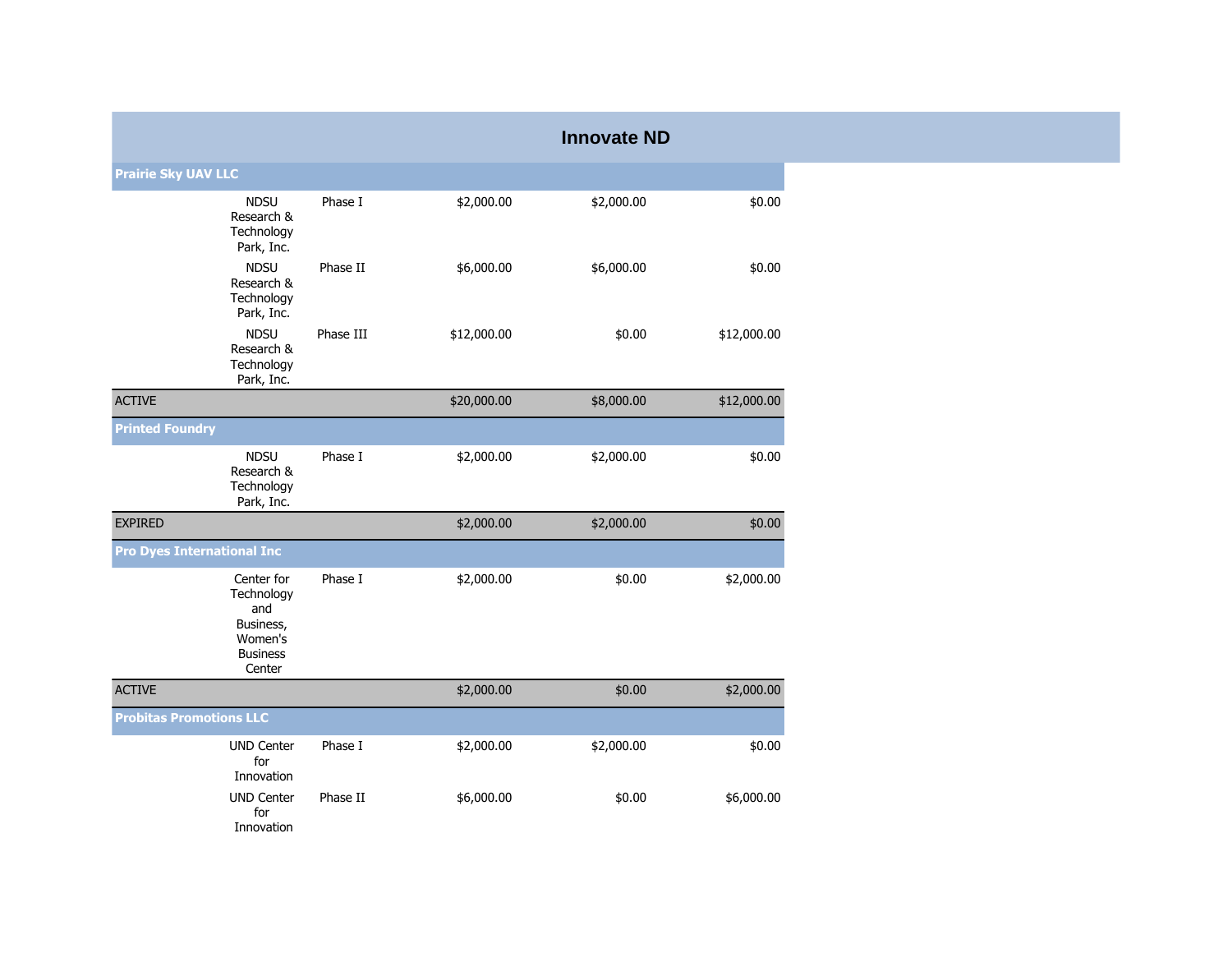|                                                                                      |           |             | <b>Innovate ND</b> |             |
|--------------------------------------------------------------------------------------|-----------|-------------|--------------------|-------------|
| <b>ACTIVE</b>                                                                        |           | \$8,000.00  | \$2,000.00         | \$6,000.00  |
| <b>Productive Automation</b>                                                         |           |             |                    |             |
| Center for<br>Technology<br>and<br>Business,<br>Women's<br><b>Business</b><br>Center | Phase I   | \$2,000.00  | \$2,000.00         | \$0.00      |
| <b>ACTIVE</b>                                                                        |           | \$2,000.00  | \$2,000.00         | \$0.00      |
| <b>Project Phoenix LLC</b>                                                           |           |             |                    |             |
| <b>NDSU</b><br>Research &<br>Technology<br>Park, Inc.                                | Phase I   | \$2,000.00  | \$2,000.00         | \$0.00      |
| <b>NDSU</b><br>Research &<br>Technology<br>Park, Inc.                                | Phase II  | \$6,000.00  | \$6,000.00         | \$0.00      |
| <b>NDSU</b><br>Research &<br>Technology<br>Park, Inc.                                | Phase III | \$12,000.00 | \$0.00             | \$12,000.00 |
| <b>ACTIVE</b>                                                                        |           | \$20,000.00 | \$8,000.00         | \$12,000.00 |
| <b>PushSave</b>                                                                      |           |             |                    |             |
| <b>NDSU</b><br>Research &<br>Technology<br>Park, Inc.                                | Phase I   | \$2,000.00  | \$2,000.00         | \$0.00      |
| <b>NDSU</b><br>Research &<br>Technology<br>Park, Inc.                                | Phase II  | \$6,000.00  | \$6,000.00         | \$0.00      |
| <b>NDSU</b><br>Research &<br>Technology<br>Park, Inc.                                | Phase III | \$12,000.00 | \$12,000.00        | \$0.00      |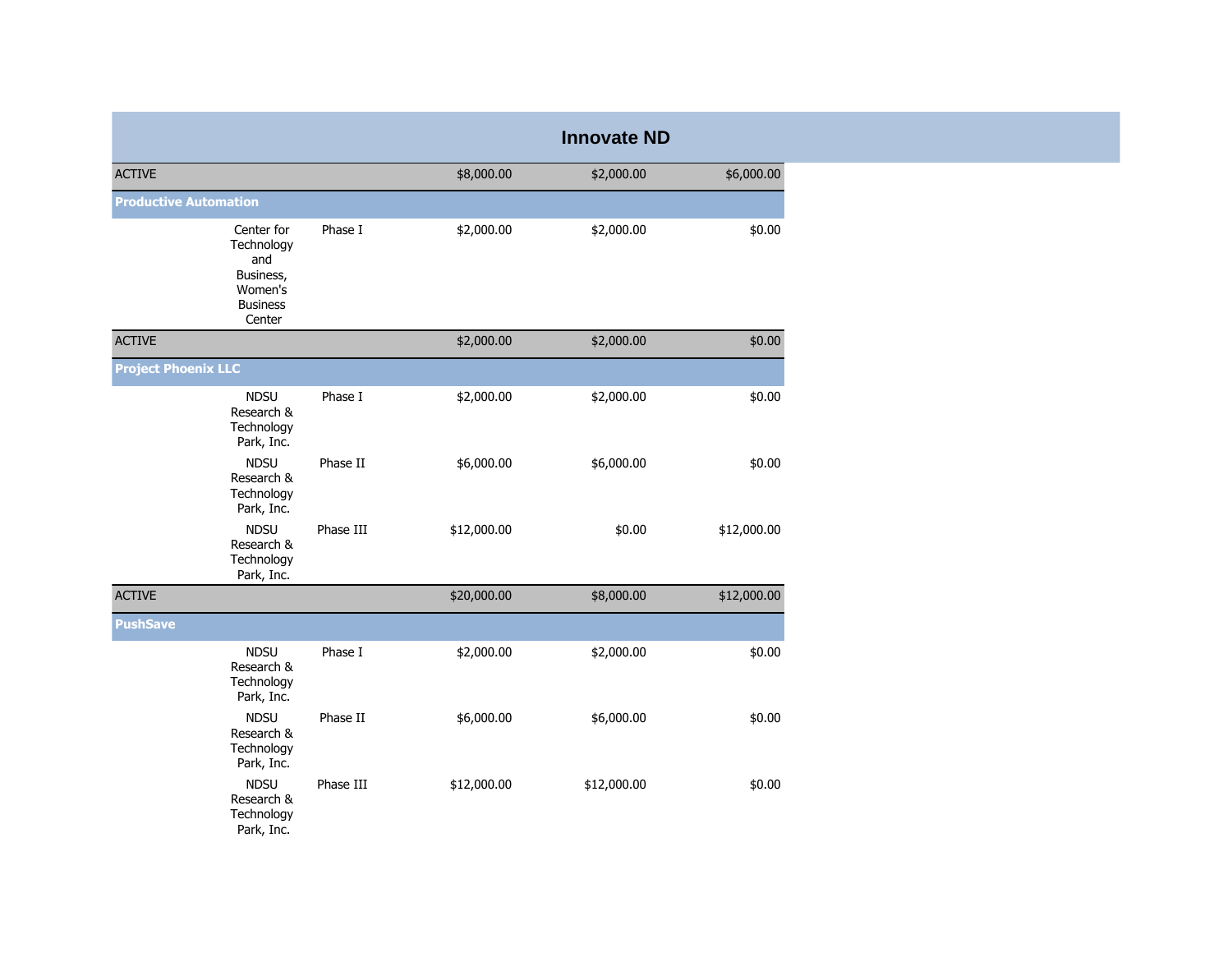|                                                       |           |             | <b>Innovate ND</b> |             |
|-------------------------------------------------------|-----------|-------------|--------------------|-------------|
| <b>ACTIVE</b>                                         |           | \$20,000.00 | \$20,000.00        | \$0.00      |
| <b>Rapha Global Corp.</b>                             |           |             |                    |             |
| <b>NDSU</b><br>Research &<br>Technology<br>Park, Inc. | Phase I   | \$2,000.00  | \$2,000.00         | \$0.00      |
| <b>NDSU</b><br>Research &<br>Technology<br>Park, Inc. | Phase II  | \$6,000.00  | \$4,430.00         | \$1,570.00  |
| <b>NDSU</b><br>Research &<br>Technology<br>Park, Inc. | Phase III | \$12,000.00 | \$0.00             | \$12,000.00 |
| <b>ACTIVE</b>                                         |           | \$20,000.00 | \$6,430.00         | \$13,570.00 |
| <b>Repurposed Sucker Rod Fiberglass Fence Posts</b>   |           |             |                    |             |
| Jamestown<br>Regional<br>Entrepreneur<br>Center       | Phase I   | \$2,000.00  | \$1,794.68         | \$205.32    |
| Jamestown<br>Regional<br>Entrepreneur<br>Center       | Phase II  | \$6,000.00  | \$0.00             | \$6,000.00  |
| <b>ACTIVE</b>                                         |           | \$8,000.00  | \$1,794.68         | \$6,205.32  |
| <b>Rising Tide Software Inc</b>                       |           |             |                    |             |
| <b>NDSU</b><br>Research &<br>Technology<br>Park, Inc. | Phase I   | \$2,000.00  | \$2,000.00         | \$0.00      |
| <b>NDSU</b><br>Research &<br>Technology<br>Park, Inc. | Phase II  | \$6,000.00  | \$6,000.00         | \$0.00      |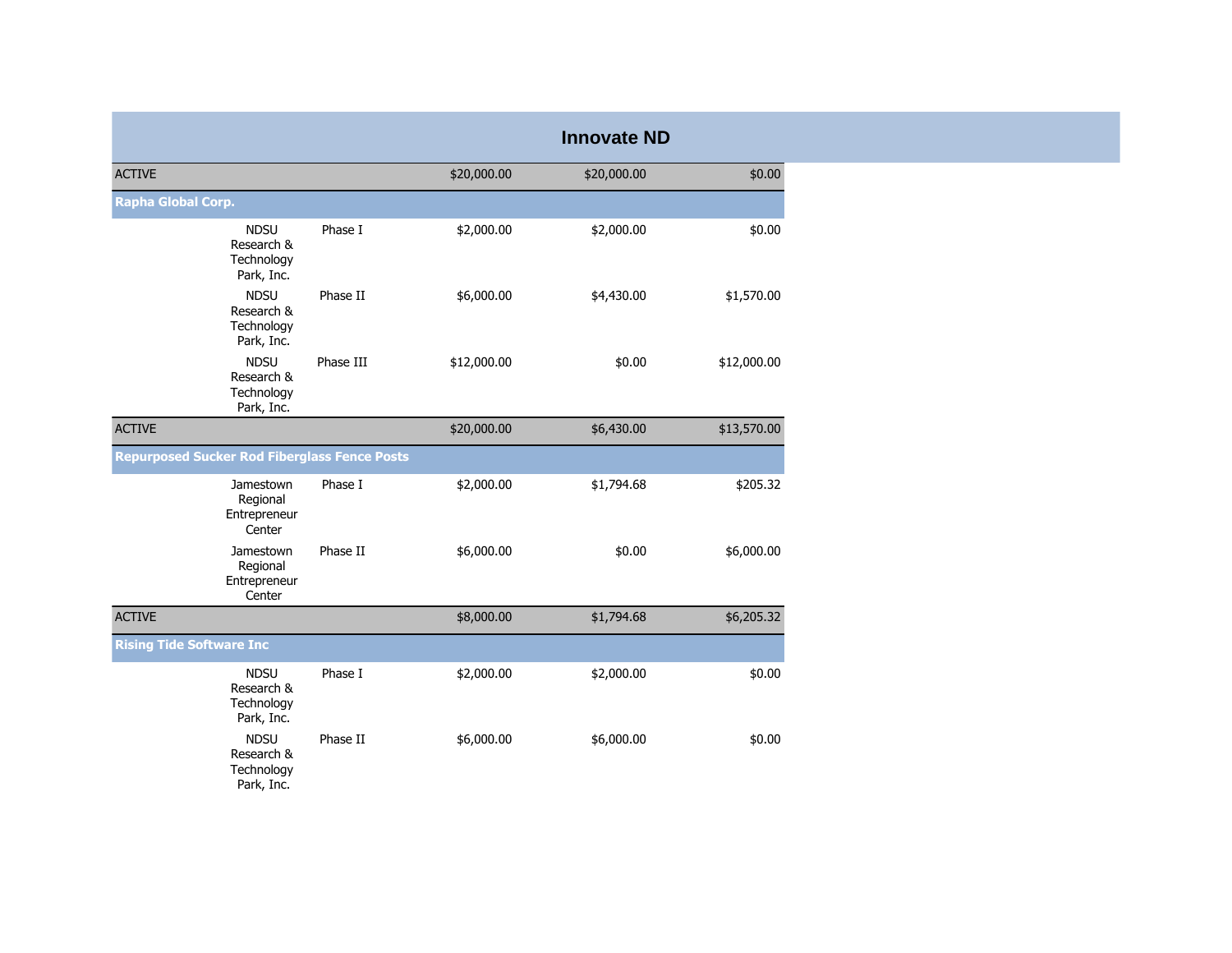|                            |                                                       |           |             | <b>Innovate ND</b> |             |
|----------------------------|-------------------------------------------------------|-----------|-------------|--------------------|-------------|
|                            | <b>NDSU</b><br>Research &<br>Technology<br>Park, Inc. | Phase III | \$12,000.00 | \$12,000.00        | \$0.00      |
|                            | <b>NDSU</b><br>Research &<br>Technology<br>Park, Inc. | Phase IV  | \$20,000.00 | \$20,000.00        | \$0.00      |
| <b>GRADUATED</b>           |                                                       |           | \$40,000.00 | \$40,000.00        | \$0.00      |
| <b>RJ Energy Solutions</b> |                                                       |           |             |                    |             |
|                            | <b>NDSU</b><br>Research &<br>Technology<br>Park, Inc. | Phase I   | \$2,000.00  | \$2,000.00         | \$0.00      |
|                            | <b>NDSU</b><br>Research &<br>Technology<br>Park, Inc. | Phase II  | \$6,000.00  | \$6,000.00         | \$0.00      |
|                            | <b>NDSU</b><br>Research &<br>Technology<br>Park, Inc. | Phase III | \$12,000.00 | \$12,000.00        | \$0.00      |
|                            | <b>NDSU</b><br>Research &<br>Technology<br>Park, Inc. | Phase IV  | \$20,000.00 | \$10,000.00        | \$10,000.00 |
| <b>ACTIVE</b>              |                                                       |           | \$40,000.00 | \$30,000.00        | \$10,000.00 |
| <b>S &amp; S Luck Inc</b>  |                                                       |           |             |                    |             |
|                            | <b>UND Center</b><br>for<br>Innovation                | Phase I   |             | \$0.00             |             |
| <b>ASSUMED EXPIRED</b>     |                                                       |           |             | \$0.00             |             |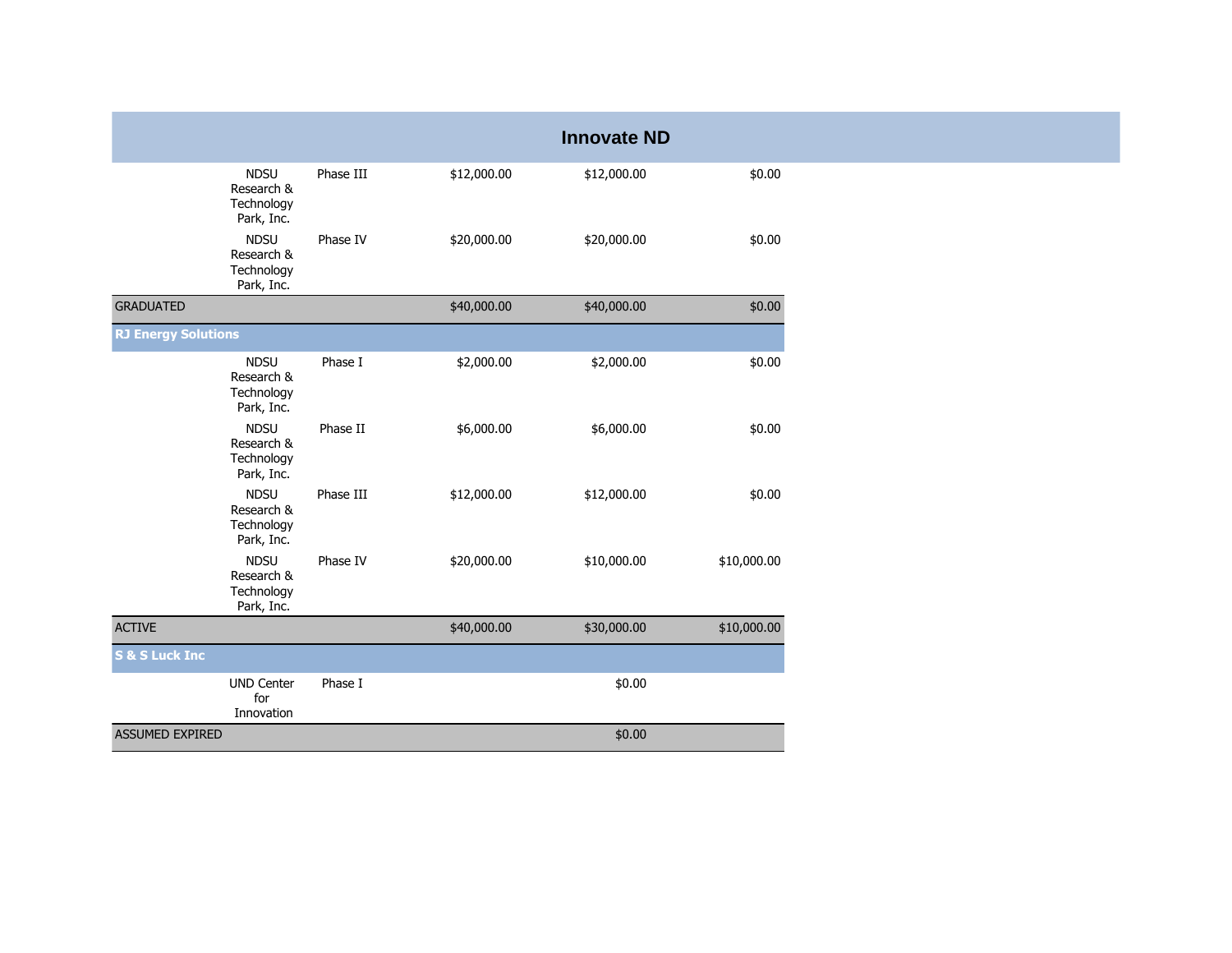|                                  |                                                                                      |           |             | <b>Innovate ND</b> |            |
|----------------------------------|--------------------------------------------------------------------------------------|-----------|-------------|--------------------|------------|
| <b>Schirado Inventions</b>       |                                                                                      |           |             |                    |            |
|                                  | Center for<br>Technology<br>and<br>Business,<br>Women's<br><b>Business</b><br>Center | Phase I   | \$2,000.00  | \$2,000.00         | \$0.00     |
|                                  | Center for<br>Technology<br>and<br>Business,<br>Women's<br><b>Business</b><br>Center | Phase II  | \$6,000.00  | \$6,000.00         | \$0.00     |
|                                  | Center for<br>Technology<br>and<br>Business,<br>Women's<br><b>Business</b><br>Center | Phase III | \$12,000.00 | \$2,471.97         | \$9,528.03 |
| <b>ACTIVE</b>                    |                                                                                      |           | \$20,000.00 | \$10,471.97        | \$9,528.03 |
| <b>Secure View Technologies</b>  |                                                                                      |           |             |                    |            |
|                                  | <b>UND Center</b><br>for<br>Innovation                                               | Phase I   | \$2,000.00  | \$0.00             | \$2,000.00 |
| <b>ACTIVE</b>                    |                                                                                      |           | \$2,000.00  | \$0.00             | \$2,000.00 |
| <b>Simply Organic Baby Foods</b> |                                                                                      |           |             |                    |            |
|                                  | <b>NDSU</b><br>Research &<br>Technology<br>Park, Inc.                                | Phase I   | \$2,000.00  | \$967.40           | \$1,032.60 |
|                                  | <b>NDSU</b><br>Research &<br>Technology<br>Park, Inc.                                | Phase II  | \$6,000.00  | \$0.00             | \$6,000.00 |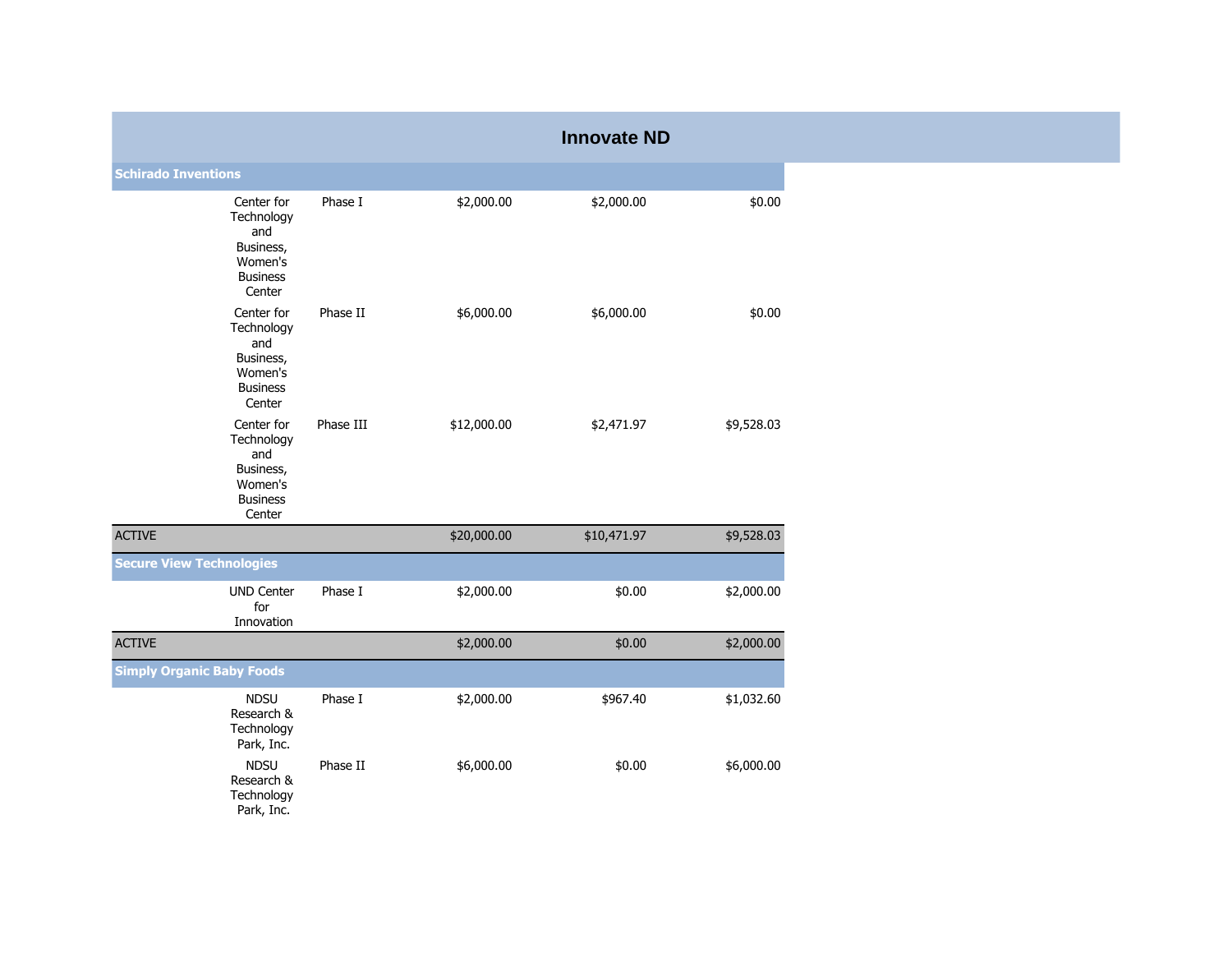|                                         |                                                       |          |            | <b>Innovate ND</b> |            |
|-----------------------------------------|-------------------------------------------------------|----------|------------|--------------------|------------|
| <b>EXPIRED</b>                          |                                                       |          | \$8,000.00 | \$967.40           | \$7,032.60 |
| <b>Sletten Logistics</b>                |                                                       |          |            |                    |            |
|                                         | Jamestown<br>Regional<br>Entrepreneur<br>Center       | Phase I  | \$2,000.00 | \$0.00             | \$2,000.00 |
| <b>ACTIVE</b>                           |                                                       |          | \$2,000.00 | \$0.00             | \$2,000.00 |
| <b>Sprout</b>                           |                                                       |          |            |                    |            |
|                                         | <b>NDSU</b><br>Research &<br>Technology<br>Park, Inc. | Phase I  | \$2,000.00 | \$2,000.00         | \$0.00     |
|                                         | <b>NDSU</b><br>Research &<br>Technology<br>Park, Inc. | Phase II | \$6,000.00 | \$0.00             | \$6,000.00 |
| <b>ACTIVE</b>                           |                                                       |          | \$8,000.00 | \$2,000.00         | \$6,000.00 |
| <b>Stax Financial Technologies, Inc</b> |                                                       |          |            |                    |            |
|                                         | <b>NDSU</b><br>Research &<br>Technology<br>Park, Inc. | Phase I  | \$2,000.00 | \$0.00             | \$2,000.00 |
| <b>ACTIVE</b>                           |                                                       |          | \$2,000.00 | \$0.00             | \$2,000.00 |
| <b>Super Rideshare</b>                  |                                                       |          |            |                    |            |
|                                         | <b>NDSU</b><br>Research &<br>Technology<br>Park, Inc. | Phase I  | \$2,000.00 | \$0.00             | \$2,000.00 |
|                                         | <b>NDSU</b><br>Research &<br>Technology<br>Park, Inc. | Phase II | \$6,000.00 | \$0.00             | \$6,000.00 |
| <b>ACTIVE</b>                           |                                                       |          | \$8,000.00 | \$0.00             | \$8,000.00 |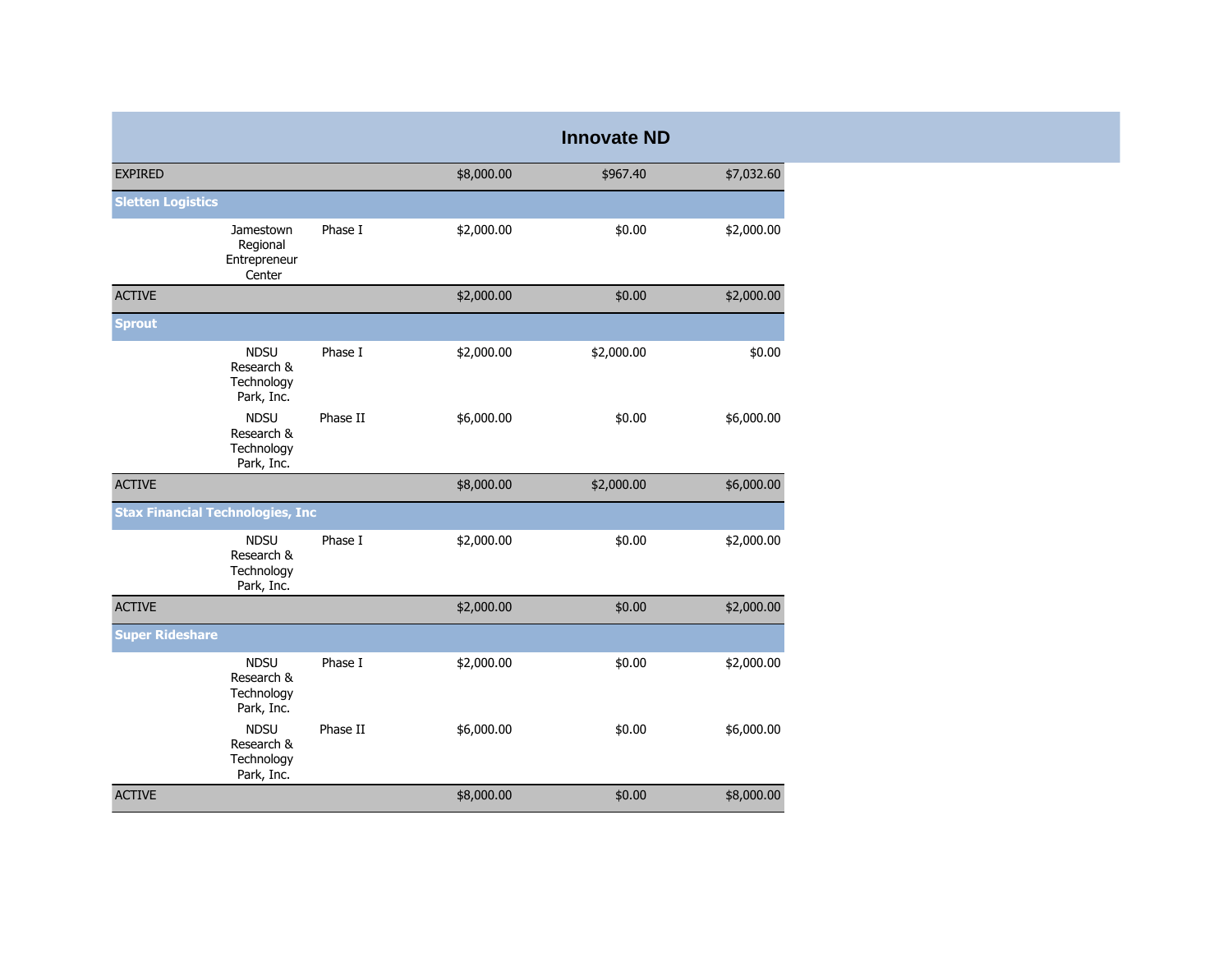|                         |                                                       |          |            | <b>Innovate ND</b> |            |
|-------------------------|-------------------------------------------------------|----------|------------|--------------------|------------|
| <b>Susan Felege</b>     |                                                       |          |            |                    |            |
|                         | <b>UND Center</b><br>for<br>Innovation                | Phase I  | \$2,000.00 | \$0.00             | \$2,000.00 |
| <b>ACTIVE</b>           |                                                       |          | \$2,000.00 | \$0.00             | \$2,000.00 |
| <b>Tandlewood Fresh</b> |                                                       |          |            |                    |            |
|                         | <b>NDSU</b><br>Research &<br>Technology<br>Park, Inc. | Phase I  | \$2,000.00 | \$2,000.00         | \$0.00     |
|                         | <b>NDSU</b><br>Research &<br>Technology<br>Park, Inc. | Phase II | \$6,000.00 | \$0.00             | \$6,000.00 |
| <b>EXPIRED</b>          |                                                       |          | \$8,000.00 | \$2,000.00         | \$6,000.00 |
| <b>Tara Bradner LLC</b> |                                                       |          |            |                    |            |
|                         | Jamestown<br>Regional<br>Entrepreneur<br>Center       | Phase I  | \$2,000.00 | \$0.00             | \$2,000.00 |
| <b>ACTIVE</b>           |                                                       |          | \$2,000.00 | \$0.00             | \$2,000.00 |
| <b>Teleion LLC</b>      |                                                       |          |            |                    |            |
|                         | <b>NDSU</b><br>Research &<br>Technology<br>Park, Inc. | Phase I  | \$2,000.00 | \$2,000.00         | \$0.00     |
|                         | <b>NDSU</b><br>Research &<br>Technology<br>Park, Inc. | Phase II | \$6,000.00 | \$6,000.00         | \$0.00     |
| <b>EXPIRED</b>          |                                                       |          | \$8,000.00 | \$8,000.00         | \$0.00     |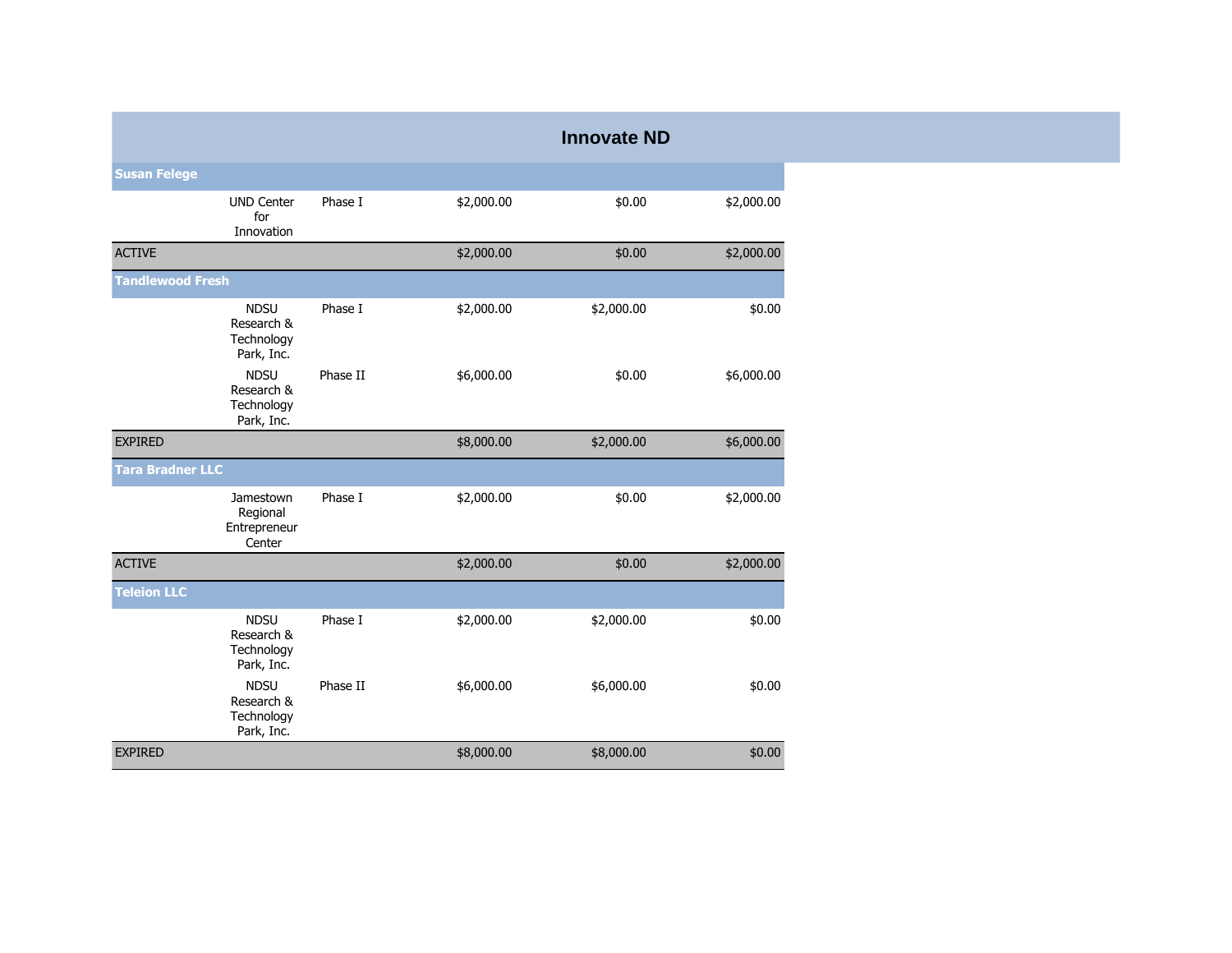|                        |                                                                                      |          |            | <b>Innovate ND</b> |            |
|------------------------|--------------------------------------------------------------------------------------|----------|------------|--------------------|------------|
| <b>Tellwell</b>        |                                                                                      |          |            |                    |            |
|                        | <b>NDSU</b><br>Research &<br>Technology<br>Park, Inc.                                | Phase I  | \$2,000.00 | \$2,000.00         | \$0.00     |
|                        | <b>NDSU</b><br>Research &<br>Technology<br>Park, Inc.                                | Phase II | \$6,000.00 | \$0.00             | \$6,000.00 |
| <b>ACTIVE</b>          |                                                                                      |          | \$8,000.00 | \$2,000.00         | \$6,000.00 |
| <b>Test Company</b>    |                                                                                      |          |            |                    |            |
|                        | <b>UND Center</b><br>for<br>Innovation                                               | Phase I  | \$2,000.00 | \$0.00             | \$2,000.00 |
| <b>ASSUMED EXPIRED</b> |                                                                                      |          | \$2,000.00 | \$0.00             | \$2,000.00 |
| <b>Thaea LLC</b>       |                                                                                      |          |            |                    |            |
|                        | <b>NDSU</b><br>Research &<br>Technology<br>Park, Inc.                                | Phase I  | \$2,000.00 | \$0.00             | \$2,000.00 |
| <b>ACTIVE</b>          |                                                                                      |          | \$2,000.00 | \$0.00             | \$2,000.00 |
| <b>The Sidekick</b>    |                                                                                      |          |            |                    |            |
|                        | Center for<br>Technology<br>and<br>Business,<br>Women's<br><b>Business</b><br>Center | Phase I  | \$2,000.00 | \$0.00             | \$2,000.00 |
| <b>ACTIVE</b>          |                                                                                      |          | \$2,000.00 | \$0.00             | \$2,000.00 |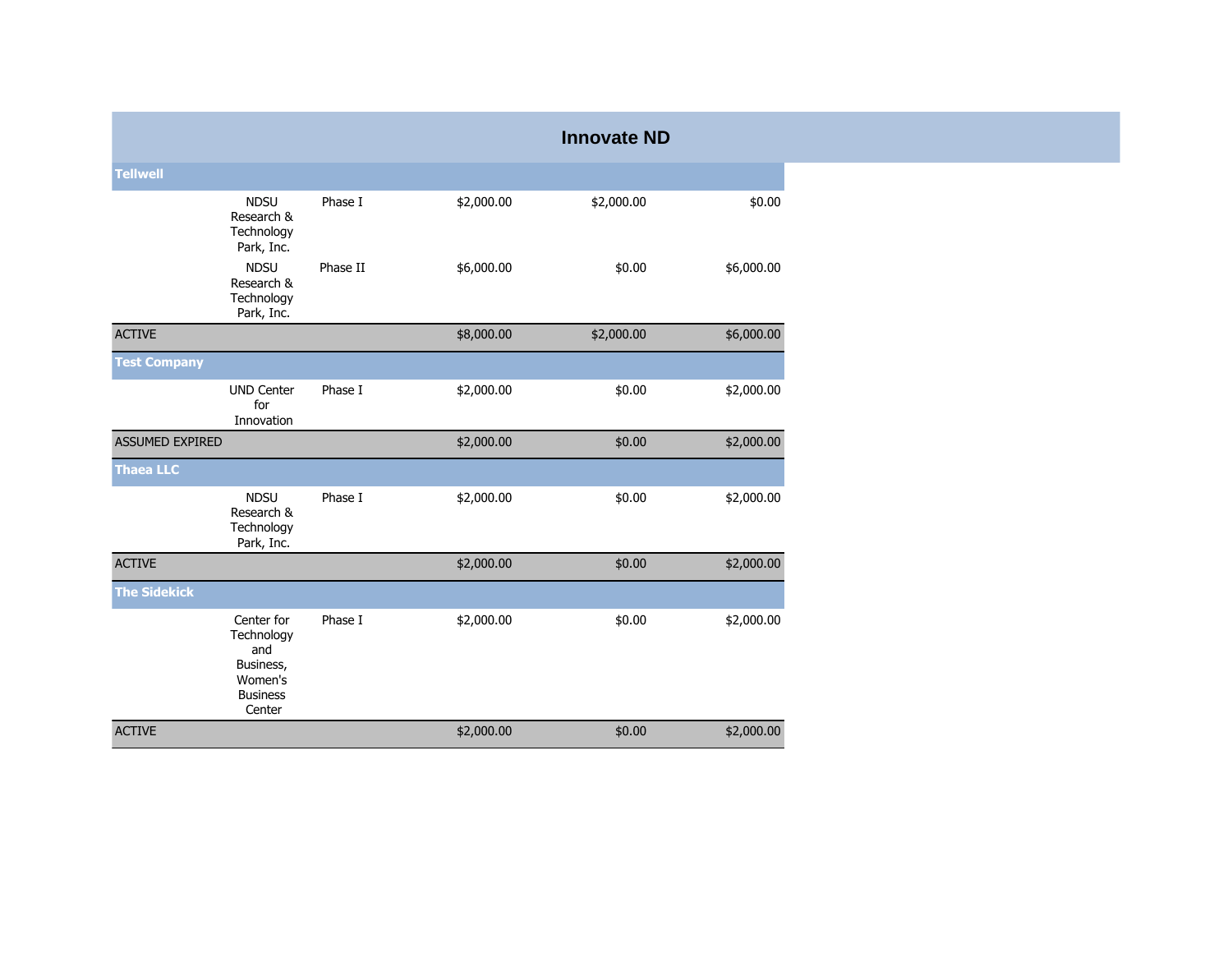|                                  |                                                       |          |            | <b>Innovate ND</b> |            |
|----------------------------------|-------------------------------------------------------|----------|------------|--------------------|------------|
| <b>Thingvalla Technology</b>     |                                                       |          |            |                    |            |
|                                  | <b>NDSU</b><br>Research &<br>Technology<br>Park, Inc. | Phase I  | \$2,000.00 | \$2,000.00         | \$0.00     |
| <b>ACTIVE</b>                    |                                                       |          | \$2,000.00 | \$2,000.00         | \$0.00     |
| <b>Thompson Howard Home</b>      |                                                       |          |            |                    |            |
|                                  | <b>NDSU</b><br>Research &<br>Technology<br>Park, Inc. | Phase I  | \$2,000.00 | \$2,000.00         | \$0.00     |
|                                  | <b>NDSU</b><br>Research &<br>Technology<br>Park, Inc. | Phase II | \$6,000.00 | \$3,323.83         | \$2,676.17 |
| <b>ACTIVE</b>                    |                                                       |          | \$8,000.00 | \$5,323.83         | \$2,676.17 |
| <b>Three Farm Daughters LLLP</b> |                                                       |          |            |                    |            |
|                                  | <b>UND Center</b><br>for<br>Innovation                | Phase I  | \$2,000.00 | \$2,000.00         | \$0.00     |
|                                  | <b>UND Center</b><br>for<br>Innovation                | Phase II | \$6,000.00 | \$6,000.00         | \$0.00     |
| <b>ACTIVE</b>                    |                                                       |          | \$8,000.00 | \$8,000.00         | \$0.00     |
| <b>VSL (C2Renew)</b>             |                                                       |          |            |                    |            |
|                                  | <b>NDSU</b><br>Research &<br>Technology<br>Park, Inc. | Phase I  | \$2,000.00 | \$332.82           | \$1,667.18 |
|                                  | <b>NDSU</b><br>Research &<br>Technology<br>Park, Inc. | Phase II | \$6,000.00 | \$0.00             | \$6,000.00 |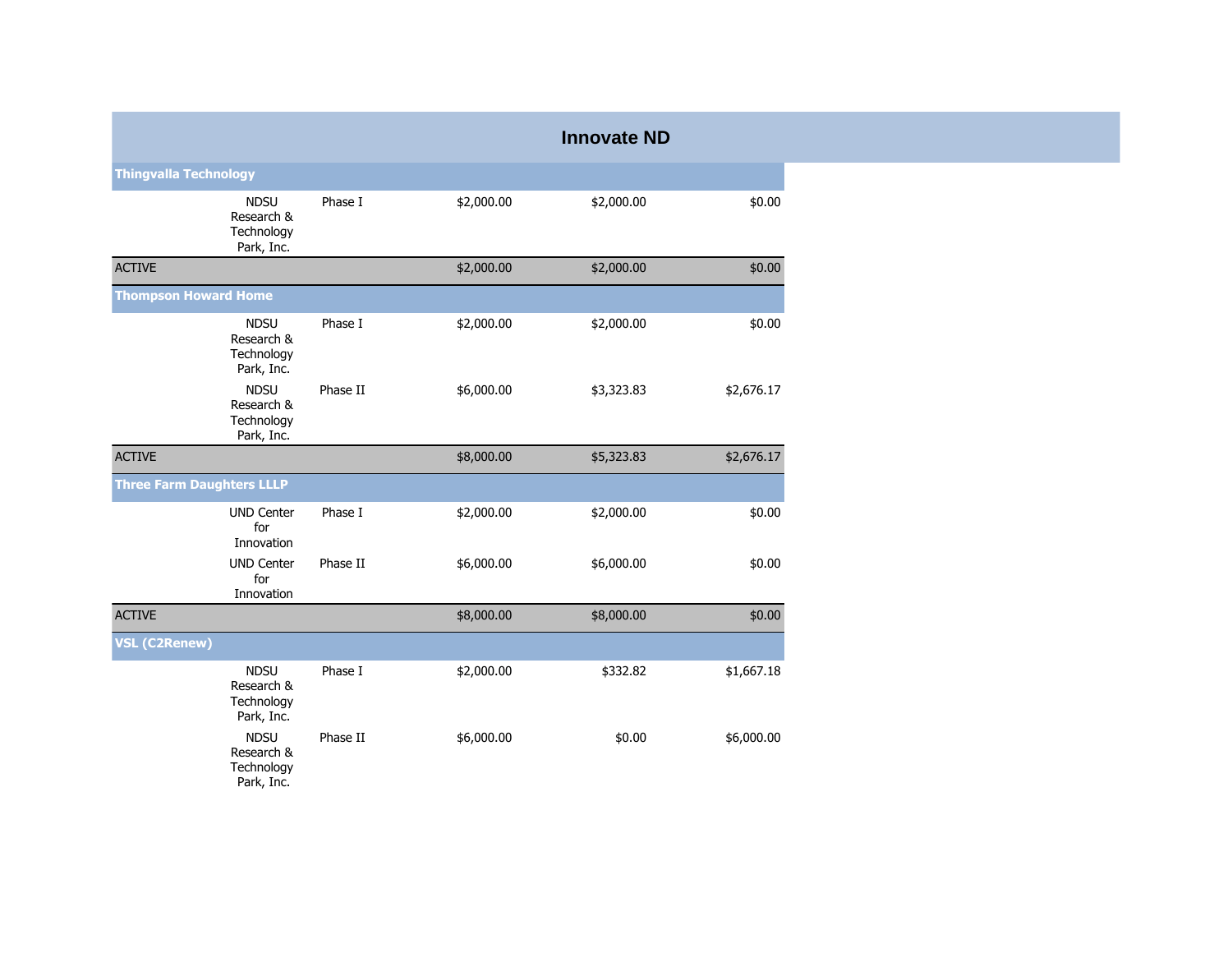|                                    |                                                                                      |           |             | <b>Innovate ND</b> |             |
|------------------------------------|--------------------------------------------------------------------------------------|-----------|-------------|--------------------|-------------|
| <b>EXPIRED</b>                     |                                                                                      |           | \$8,000.00  | \$332.82           | \$7,667.18  |
| <b>Warding Eye Consulting</b>      |                                                                                      |           |             |                    |             |
|                                    | Center for<br>Technology<br>and<br>Business,<br>Women's<br><b>Business</b><br>Center | Phase I   | \$2,000.00  | \$0.00             | \$2,000.00  |
| <b>EXPIRED</b>                     |                                                                                      |           | \$2,000.00  | \$0.00             | \$2,000.00  |
| <b>WaveCyte Biotechnoliges LLC</b> |                                                                                      |           |             |                    |             |
|                                    | <b>NDSU</b><br>Research &<br>Technology<br>Park, Inc.                                | Phase I   | \$2,000.00  | \$2,000.00         | \$0.00      |
|                                    | <b>NDSU</b><br>Research &<br>Technology<br>Park, Inc.                                | Phase II  | \$6,000.00  | \$3,819.83         | \$2,180.17  |
|                                    | <b>NDSU</b><br>Research &<br>Technology<br>Park, Inc.                                | Phase III | \$12,000.00 | \$0.00             | \$12,000.00 |
| <b>ACTIVE</b>                      |                                                                                      |           | \$20,000.00 | \$5,819.83         | \$14,180.17 |
| <b>Webblen Inc</b>                 |                                                                                      |           |             |                    |             |
|                                    | <b>NDSU</b><br>Research &<br>Technology<br>Park, Inc.                                | Phase I   | \$2,000.00  | \$2,000.00         | \$0.00      |
|                                    | <b>NDSU</b><br>Research &<br>Technology<br>Park, Inc.                                | Phase II  | \$6,000.00  | \$3,810.93         | \$2,189.07  |
| <b>ACTIVE</b>                      |                                                                                      |           | \$8,000.00  | \$5,810.93         | \$2,189.07  |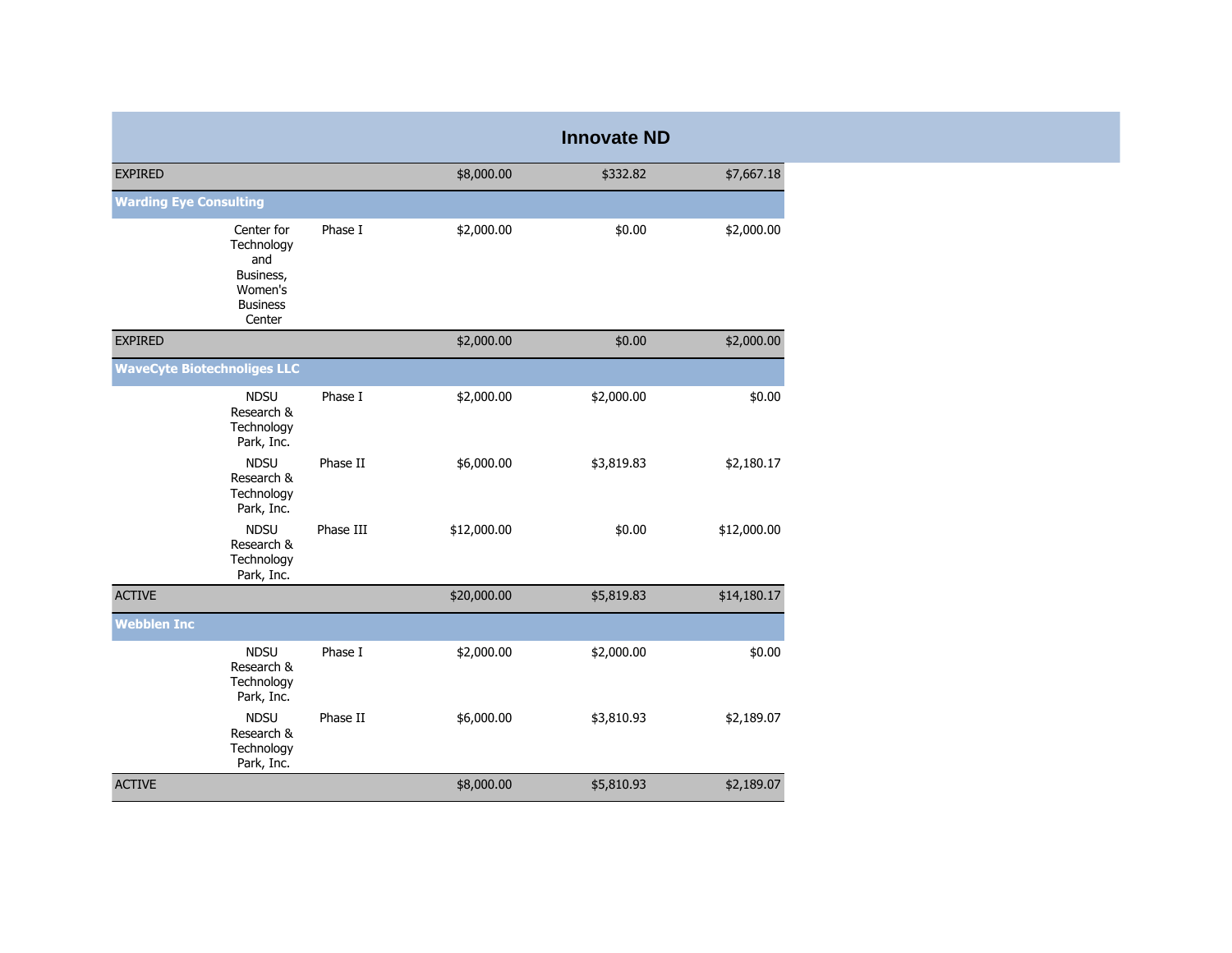|                              |                                                                                      |           |             | <b>Innovate ND</b> |             |
|------------------------------|--------------------------------------------------------------------------------------|-----------|-------------|--------------------|-------------|
| <b>WeCleanLocal LLC</b>      |                                                                                      |           |             |                    |             |
|                              | Center for<br>Technology<br>and<br>Business,<br>Women's<br><b>Business</b><br>Center | Phase I   | \$2,000.00  | \$2,000.00         | \$0.00      |
|                              | Center for<br>Technology<br>and<br>Business,<br>Women's<br><b>Business</b><br>Center | Phase II  | \$6,000.00  | \$6,000.00         | \$0.00      |
|                              | Center for<br>Technology<br>and<br>Business,<br>Women's<br><b>Business</b><br>Center | Phase III | \$12,000.00 | \$12,000.00        | \$0.00      |
|                              | Center for<br>Technology<br>and<br>Business,<br>Women's<br><b>Business</b><br>Center | Phase IV  | \$20,000.00 | \$10,000.00        | \$10,000.00 |
| <b>ACTIVE</b>                |                                                                                      |           | \$40,000.00 | \$30,000.00        | \$10,000.00 |
| <b>Western Edge Electric</b> |                                                                                      |           |             |                    |             |
|                              | Center for<br>Technology<br>and<br>Business,<br>Women's<br><b>Business</b><br>Center | Phase I   | \$2,000.00  | \$0.00             | \$2,000.00  |
| <b>ACTIVE</b>                |                                                                                      |           | \$2,000.00  | \$0.00             | \$2,000.00  |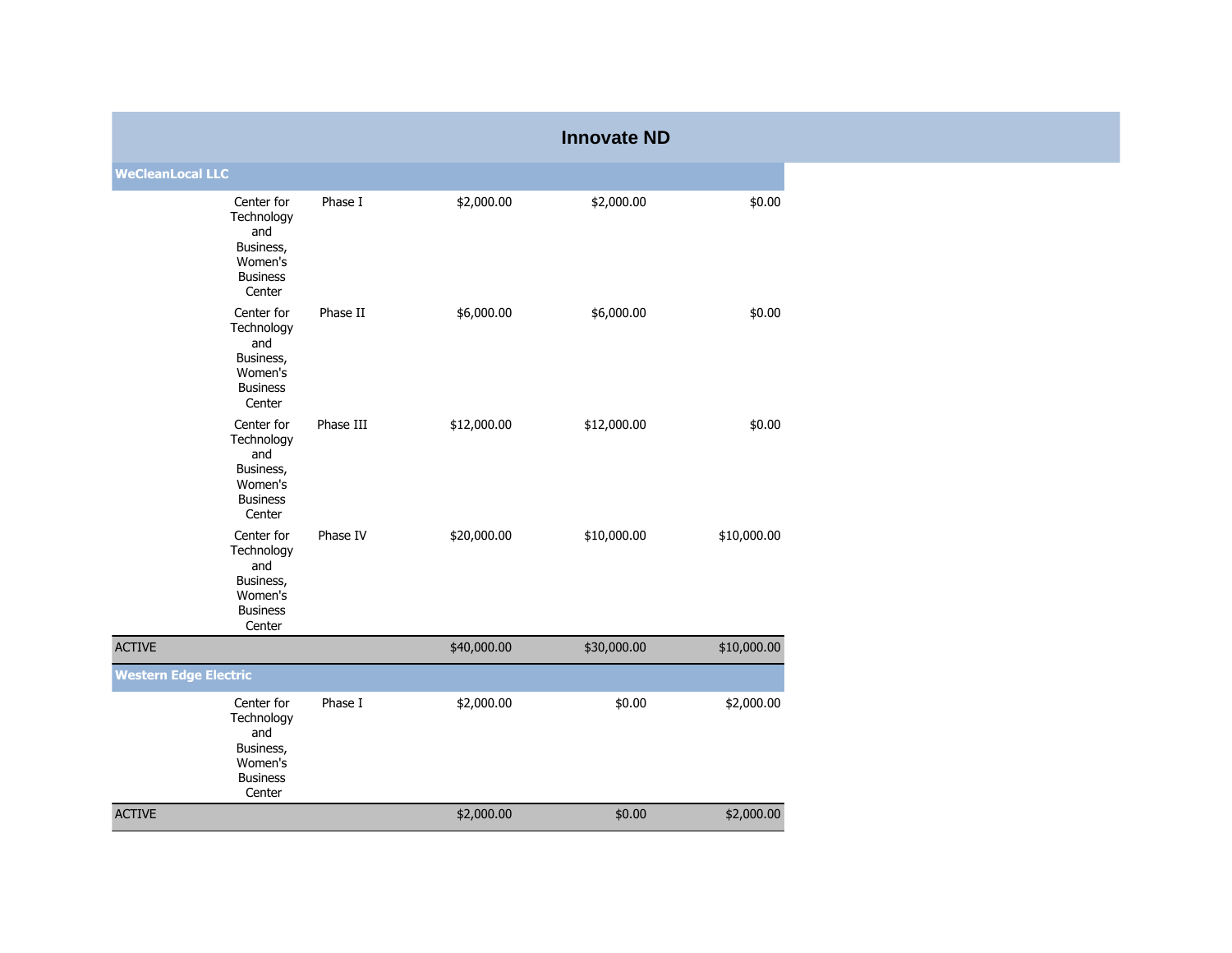|                             |                                                                                      |           |             | <b>Innovate ND</b> |            |  |  |  |  |
|-----------------------------|--------------------------------------------------------------------------------------|-----------|-------------|--------------------|------------|--|--|--|--|
|                             | <b>Wild Terra Cider and Brewing Company LLC</b>                                      |           |             |                    |            |  |  |  |  |
|                             | <b>NDSU</b><br>Research &<br>Technology<br>Park, Inc.                                | Phase I   | \$2,000.00  | \$0.00             | \$2,000.00 |  |  |  |  |
| <b>EXPIRED</b>              |                                                                                      |           | \$2,000.00  | \$0.00             | \$2,000.00 |  |  |  |  |
| <b>Wuori Consulting LLC</b> |                                                                                      |           |             |                    |            |  |  |  |  |
|                             | Center for<br>Technology<br>and<br>Business,<br>Women's<br><b>Business</b><br>Center | Phase I   | \$2,000.00  | \$2,000.00         | \$0.00     |  |  |  |  |
| <b>ACTIVE</b>               |                                                                                      |           | \$2,000.00  | \$2,000.00         | \$0.00     |  |  |  |  |
| <b>Zentalz LLC</b>          |                                                                                      |           |             |                    |            |  |  |  |  |
|                             | <b>NDSU</b><br>Research &<br>Technology<br>Park, Inc.                                | Phase I   | \$2,000.00  | \$2,000.00         | \$0.00     |  |  |  |  |
|                             | <b>NDSU</b><br>Research &<br>Technology<br>Park, Inc.                                | Phase II  | \$6,000.00  | \$6,000.00         | \$0.00     |  |  |  |  |
|                             | <b>NDSU</b><br>Research &<br>Technology<br>Park, Inc.                                | Phase III | \$12,000.00 | \$12,000.00        | \$0.00     |  |  |  |  |